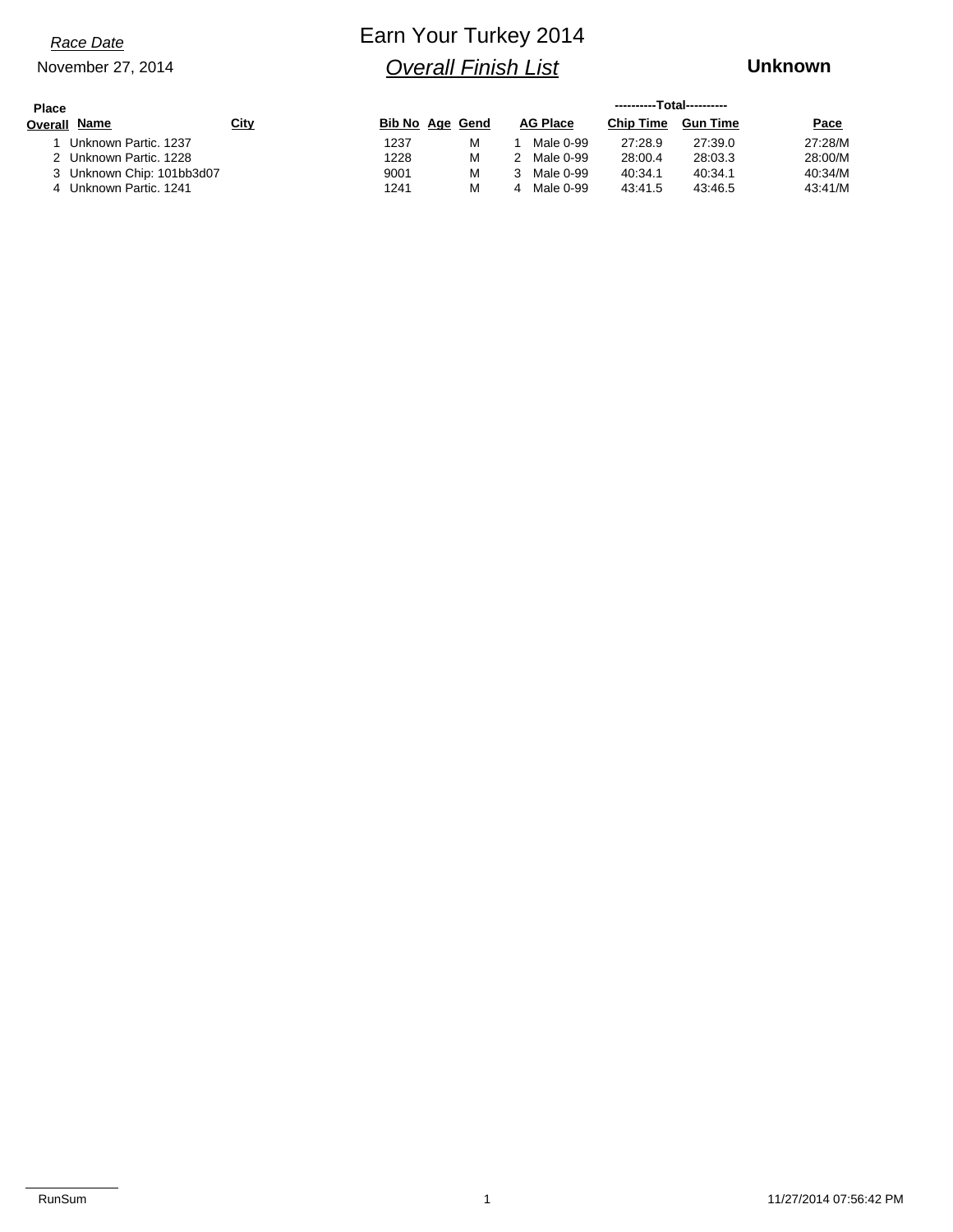November 27, 2014

# Earn Your Turkey 2014 *Overall Finish List*



| <b>Place</b>   |                | ----------Total---------- |    |   |  |                 |                  |                 |             |  |
|----------------|----------------|---------------------------|----|---|--|-----------------|------------------|-----------------|-------------|--|
| Overall Name   | <u>City</u>    | Bib No Age Gend           |    |   |  | <b>AG Place</b> | <b>Chip Time</b> | <b>Gun Time</b> | <u>Pace</u> |  |
| Matt Brown     | Lehi UTAH      | 1003                      | 35 | M |  | Male 0-99       | 28:26.6          | 28:46.6         | 7:07/M      |  |
| 2 Steve Harris | Los Alamos NEW | ' 168                     | 41 |   |  | Male 0-99       | 31:02.8          | 31:24.3         | 7:46/M      |  |
| James Harris   | Santaquin UT   | 1207                      | 38 | М |  | Male 0-99       | 32:33.9          | 32:54.4         | 8:08/M      |  |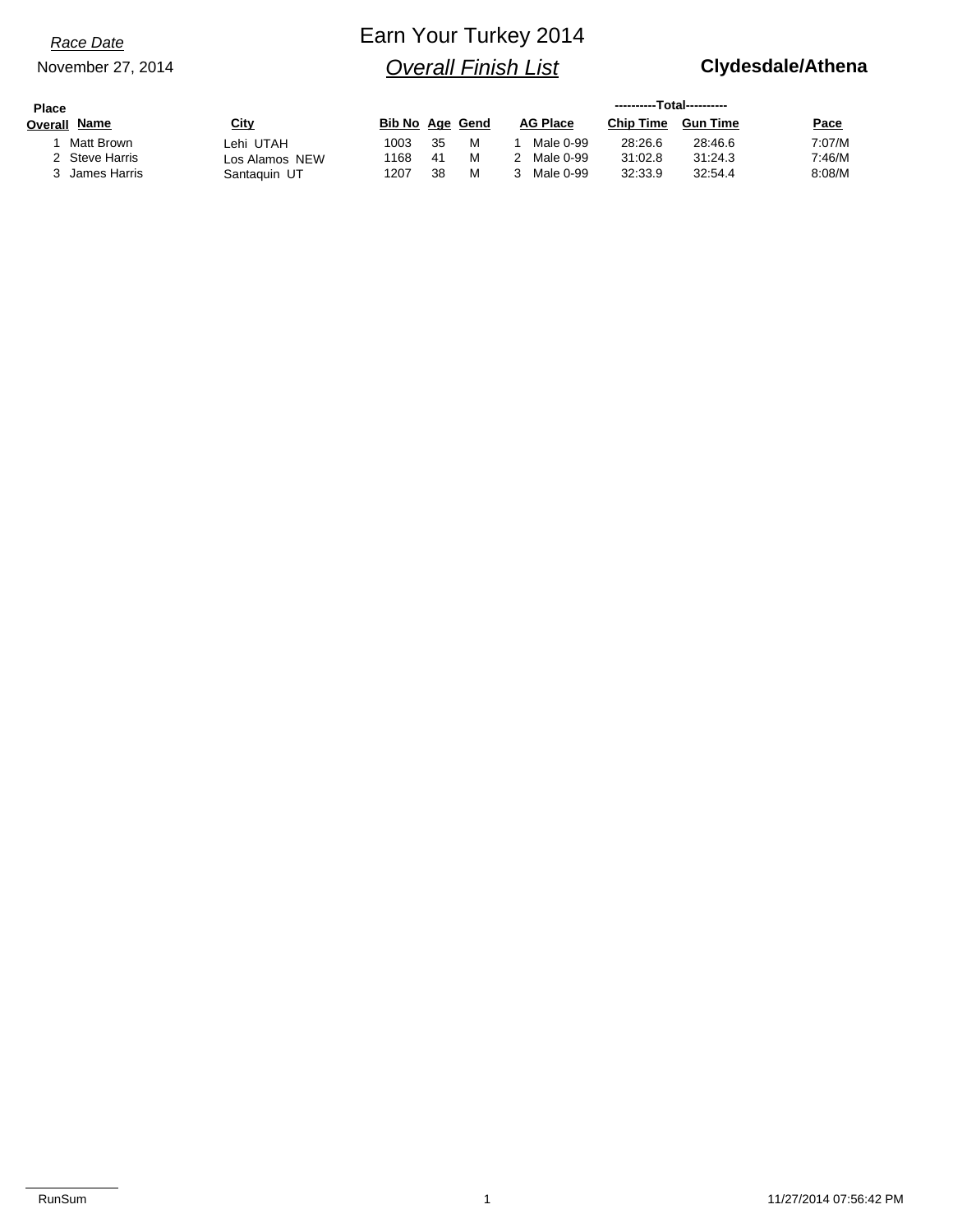November 27, 2014

## Earn Your Turkey 2014 *Overall Finish List*

| <b>Place</b> |                                        |                                             |                        |          |        |                |                        | ----------Total---------- |                    |                  |
|--------------|----------------------------------------|---------------------------------------------|------------------------|----------|--------|----------------|------------------------|---------------------------|--------------------|------------------|
|              | Overall Name                           | City                                        | <b>Bib No Age Gend</b> |          |        |                | <b>AG Place</b>        | <b>Chip Time</b>          | <b>Gun Time</b>    | Pace             |
| 1            | <b>Rex Shields</b>                     | Springville UTAH                            | 670                    | 26       | M      |                | 1 Top Fin              | 20:10.9                   | 20:10.9            | 5:03/M           |
| 2            | Jaydn Asay                             | Orem UTAH                                   | 860                    | 20       | Μ      | 2              | Top Fin                | 20:37.4                   | 20:37.4            | 5:09/M           |
| 3            | Benjamin Pachev                        | Orem UTAH                                   | 645                    | 15       | Μ      | 3              | Top Fin                | 20:59.9                   | 20:59.9            | 5:15/M           |
| 4            | Payton Riggs                           | Orem UTAH                                   | 757                    | 17       | Μ      | 4              | Top Fin                | 21:12.1                   | 21:12.1            | 5:18/M           |
| 5            | Jon Lee                                | Las Vegas NEVADA                            | 876                    | 25       | Μ      | 5              | Top Fin                | 21:30.0                   | 21:30.0            | 5:22/M           |
| 6<br>7       | <b>Bodyn Farrer</b>                    |                                             | 1234<br>752            | 17<br>15 | Μ<br>M | 1<br>2         | 15-18<br>15-18         | 21:36.8<br>21:49.2        | 21:37.7<br>21:50.2 | 5:24/M<br>5:27/M |
| 8            | Joseph Buck<br>Gordon King             | Spanish Fork UTAH<br>Orem UTAH              | 857                    | 19       | Μ      | 1              | 19-24                  | 22:03.1                   | 22:04.7            | 5:31/M           |
| 9            | Nathan Asay                            | Payson UTAH                                 | 758                    | 17       | M      | 3              | $15 - 18$              | 22:06.9                   | 22:08.5            | 5:32/M           |
| 10           | Gary Luahiwa                           | Provo UT                                    | 1206                   | 33       | Μ      | 1              | 30-34                  | 22:10.6                   | 22:13.0            | 5:33/M           |
| 11           | Kyle Petersen                          | North Logan UTAH                            | 868                    | 22       | М      | 2              | 19-24                  | 22:22.7                   | 22:24.2            | 5:36/M           |
|              | 12 Aidan Troutner                      | Provo UTAH                                  | 647                    | 15       | M      | 4              | $15 - 18$              | 22:24.5                   | 22:26.3            | 5:36/M           |
| 13           | Alexander Pachev                       | Orem UTAH                                   | 713                    | 41       | M      | 1              | 40-44                  | 22:33.6                   | 22:34.9            | 5:38/M           |
| 14           | <b>Samuel Clarke</b>                   | Rigby IDAHO                                 | 846                    | 16       | Μ      | 5              | 15-18                  | 22:57.6                   | 23:03.5            | 5:44/M           |
| 15<br>16     | Tongia Toni Vakaafi<br>David Taylor    | Orem UTAH                                   | 1138<br>1139           | 39<br>46 | Μ<br>Μ | 1<br>1         | 35-39<br>45-49         | 23:03.3<br>23:04.5        | 23:04.5<br>23:05.7 | 5:46/M<br>5:46/M |
| 17           | <b>Amber Andrews</b>                   | Mapleton UTAH<br>Orem UTAH                  | 1157                   | 28       | F      | 1              | Top Fin                | 23:09.7                   | 23:09.7            | 5:47/M           |
| 18           | Heidi Sumsion                          | Springville UTAH                            | 640                    | 11       | F      | 2              | Top Fin                | 23:36.7                   | 23:36.7            | 5:54/M           |
| 19           | Alex Knight                            |                                             | 1227                   | 17       | Μ      | 6              | 15-18                  | 23:57.9                   | 24:00.0            | 5:59/M           |
| 20           | <b>Seth Clarke</b>                     | Rigby IDAHO                                 | 864                    | 21       | M      | 3              | 19-24                  | 24:01.8                   | 24:04.2            | 6:00/M           |
| 21           | Paul L Peterson                        | Orem UTAH                                   | 718                    | 44       | M      | 2              | 40-44                  | 24:04.4                   | 24:06.0            | 6:01/M           |
|              | 22 Sylvia Bedford                      | <b>Fairview UTAH</b>                        | 666                    | 24       | F      | 3              | Top Fin                | 24:04.9                   | 24:04.9            | 6:01/M           |
| 23           | <b>Mikal Taylor</b>                    | Provo UTAH                                  | 680                    | 30       | M      | 2              | 30-34                  | 24:13.4                   | 24:14.7            | 6:03/M           |
| 24<br>25     | Logan Neale<br>Isaiah Nimmer           | Midlothian WEST                             | 853<br>840             | 17<br>15 | Μ<br>M | 7<br>8         | $15 - 18$<br>$15 - 18$ | 24:31.7                   | 24:32.9            | 6:08/M           |
| 26           | <b>Pierce Andrews</b>                  | Orem UTAH<br>Encinitas                      | 478                    | 31       | Μ      | 3              | 30-34                  | 24:56.9<br>25:11.5        | 24:59.4<br>25:15.0 | 6:14/M<br>6:18/M |
| 27           | Kevin Robison                          | Orem UTAH                                   | 673                    | 27       | М      | 1              | 25-29                  | 25:17.7                   | 25:19.9            | 6:19/M           |
| 28           | Josh Gunn                              | Farmington UTAH                             | 1064                   | 32       | Μ      | 4              | 30-34                  | 25:19.5                   | 26:18.1            | 6:20/M           |
| 29           | Paul Dixon                             | Orem UTAH                                   | 800                    | 32       | M      | 5              | 30-34                  | 25:47.5                   | 25:50.0            | 6:27/M           |
| 30           | <b>Bryton Larsen</b>                   |                                             | 1239                   | 17       | Μ      | 9              | 15-18                  | 25:48.9                   | 25:49.6            | 6:27/M           |
| 31           | Chase McCloskey                        | Provo UTAH                                  | 772                    | 23       | M      | 4              | 19-24                  | 25:55.2                   | 25:59.6            | 6:29/M           |
| 32           | Nolan Harris                           | Provo UTAH                                  | 1238                   | 22       | Μ      | 5              | 19-24                  | 25:55.4                   | 26:06.0            | 6:29/M           |
| 33<br>34     | Nathan Willardson<br><b>Phil Olsen</b> | Gillette WYOMING<br>Provo UTAH              | 1150<br>926            | 16<br>50 | M<br>Μ | 10<br>1        | $15 - 18$<br>50-54     | 26:07.6<br>26:23.8        | 26:27.9<br>31:49.2 | 6:32/M<br>6:36/M |
| 35           | <b>Bill Bedford</b>                    | <b>Fairview UTAH</b>                        | 743                    | 58       | М      | 1              | 55-59                  | 26:32.4                   | 26:35.0            | 6:38/M           |
| 36           | Ryan Copeland                          | Orem UTAH                                   | 1133                   | 28       | M      | $\overline{2}$ | 25-29                  | 26:40.6                   | 26:44.1            | 6:40/M           |
| 37           | <b>Tyler Blackburn</b>                 | Lehi UTAH                                   | 989                    | 17       | M      | 11             | $15 - 18$              | 26:42.6                   | 26:52.9            | 6:41/M           |
| 38           | Marie Glahn                            | Orem UTAH                                   | 687                    | 34       | F      | 4              | Top Fin                | 26:45.4                   | 26:45.4            | 6:41/M           |
| 39           | <b>Brandon Davies</b>                  | Provo UTAH                                  | 873                    | 24       | M      | 6              | 19-24                  | 26:45.8                   | 27:04.2            | 6:41/M           |
| 40           | Daniel Hodson                          | <b>Great Falls</b>                          | 704                    | 38       | Μ      | 2              | 35-39                  | 26:50.9                   | 26:53.3            | 6:43/M           |
| 41<br>42     | Caleb Porter<br>Lorenzo Moscuzza       | Orem UTAH                                   | 872                    | 23<br>53 | Μ<br>Μ | 7<br>2         | 19-24<br>50-54         | 26:53.0                   | 26:55.3            | 6:43/M           |
|              | 43 Gideon Thompson                     | Orem UTAH<br>Eagle Mtn. UTAH                | 928<br>1127            | 13       | М      | 1              | 12-14                  | 26:56.4<br>26:59.6        | 26:59.1<br>27:03.9 | 6:44/M<br>6:45/M |
|              | 44 Matthew Kern                        | American Fork UTAH                          | 786                    | 28       | M      | 3              | 25-29                  | 27:05.8                   | 27:11.6            | 6:46/M           |
| 45           | Scott Kelly                            | Orem UTAH                                   | 793                    | 30       | M      | 6              | 30-34                  | 27:08.4                   | 27:17.9            | 6:47/M           |
| 46           | Daniel Jensen                          | Provo UTAH                                  | 889                    | 29       | Μ      | 4              | 25-29                  | 27:08.5                   | 27:13.0            | 6:47/M           |
| 47           | John Skousen                           | Provo UTAH                                  | 1136                   | 33       | Μ      | 7              | 30-34                  | 27:08.6                   | 28:39.3            | 6:47/M           |
| 48           | Joshua Blackburn                       | Lehi UTAH                                   | 750                    | 13       | Μ      | 2              | $12 - 14$              | 27:13.3                   | 27:21.4            | 6:48/M           |
| 49           | Paul Snyder                            | Orem UTAH                                   | 924                    | 48       | Μ      | 2              | 45-49                  | 27:22.9                   | 27:30.6            | 6:51/M           |
| 50<br>51     | Mckenzie Montague<br>Liesl Black       | Elkridge UT                                 | 1219<br>1226           | 36<br>33 | F<br>F | 5<br>1         | Top Fin<br>30-34       | 27:26.4<br>27:25.8        | 27:26.4<br>27:30.1 | 6:51/M<br>6:51/M |
| 52           | Shane Vancott                          | Mesa ARIZONA                                | 812                    | 41       | Μ      | 3              | 40-44                  | 27:31.0                   | 27:32.4            | 6:53/M           |
| 53           | Travis Willardson                      | Gillette WYOMING                            | 1167                   | 40       | Μ      | 4              | 40-44                  | 27:31.8                   | 28:07.0            | 6:53/M           |
|              | 54 Adam Luke                           | Rexburg IDAHO                               | 691                    | 34       | M      | 8              | 30-34                  | 27:43.2                   | 27:53.9            | 6:56/M           |
| 55           | Glen Osmond                            | Lake Villa ILLINOIS                         | 919                    | 43       | Μ      | 5              | 40-44                  | 27:45.8                   | 27:48.7            | 6:56/M           |
| 56           | <b>Eric Newren</b>                     | Af UTAH                                     | 1201                   | 31       | M      | 9              | 30-34                  | 27:46.2                   | 27:59.9            | 6:57/M           |
|              | 57 Amelia Andrews                      | Encinitas                                   | 480                    | 25       | F      | 1              | 25-29                  | 27:46.7                   | 27:50.6            | 6:57/M           |
| 58           | <b>Rich Skousen</b>                    | Orem UTAH                                   | 1137                   | 35       | Μ      | 3              | 35-39                  | 27:51.6                   | 29:22.3            | 6:58/M           |
| 60           | 59 Kevin Kemp<br>Jonathan Kemp         | Provo UTAH                                  | 874<br>886             | 24<br>28 | Μ<br>Μ | 8<br>5         | 19-24<br>25-29         | 27:54.8<br>27:55.0        | 27:54.8<br>27:55.0 | 6:59/M<br>6:59/M |
| 61           | Mikaela Jorgensen                      | Salt Lake City UTAH<br><b>Riverton UTAH</b> | 943                    | 15       | F      | 1              | $15 - 18$              | 27:58.6                   | 28:03.2            | 7:00/M           |
|              | 62 Daniel McClellan                    | Provo UTAH                                  | 871                    | 23       | Μ      | 9              | 19-24                  | 28:00.0                   | 28:01.7            | 7:00/M           |
| 63           | <b>Brian Beaumont</b>                  | Provo UTAH                                  | 716                    | 41       | M      | 6              | 40-44                  | 28:06.6                   | 30:55.6            | 7:02/M           |
| 64           | Logan Miller                           | Enoch UTAH                                  | 855                    | 18       | Μ      | 12             | $15 - 18$              | 28:11.9                   | 28:31.7            | 7:03/M           |
| 65           | Michael Blackburn                      | Provo UTAH                                  | 764                    | 18       | M      | 13             | $15 - 18$              | 28:22.5                   | 28:29.4            | 7:06/M           |
| 66           | Rosie Monson                           | Lindon UTAH                                 | 854                    | 18       | F      | 2              | $15-18$                | 28:24.7                   | 28:39.8            | 7:06/M           |
|              | 67 Aaron Loosli                        | Orem UTAH                                   | 705                    | 38       | Μ      |                | 4 35-39                | 28:29.3                   | 28:46.7            | 7:07/M           |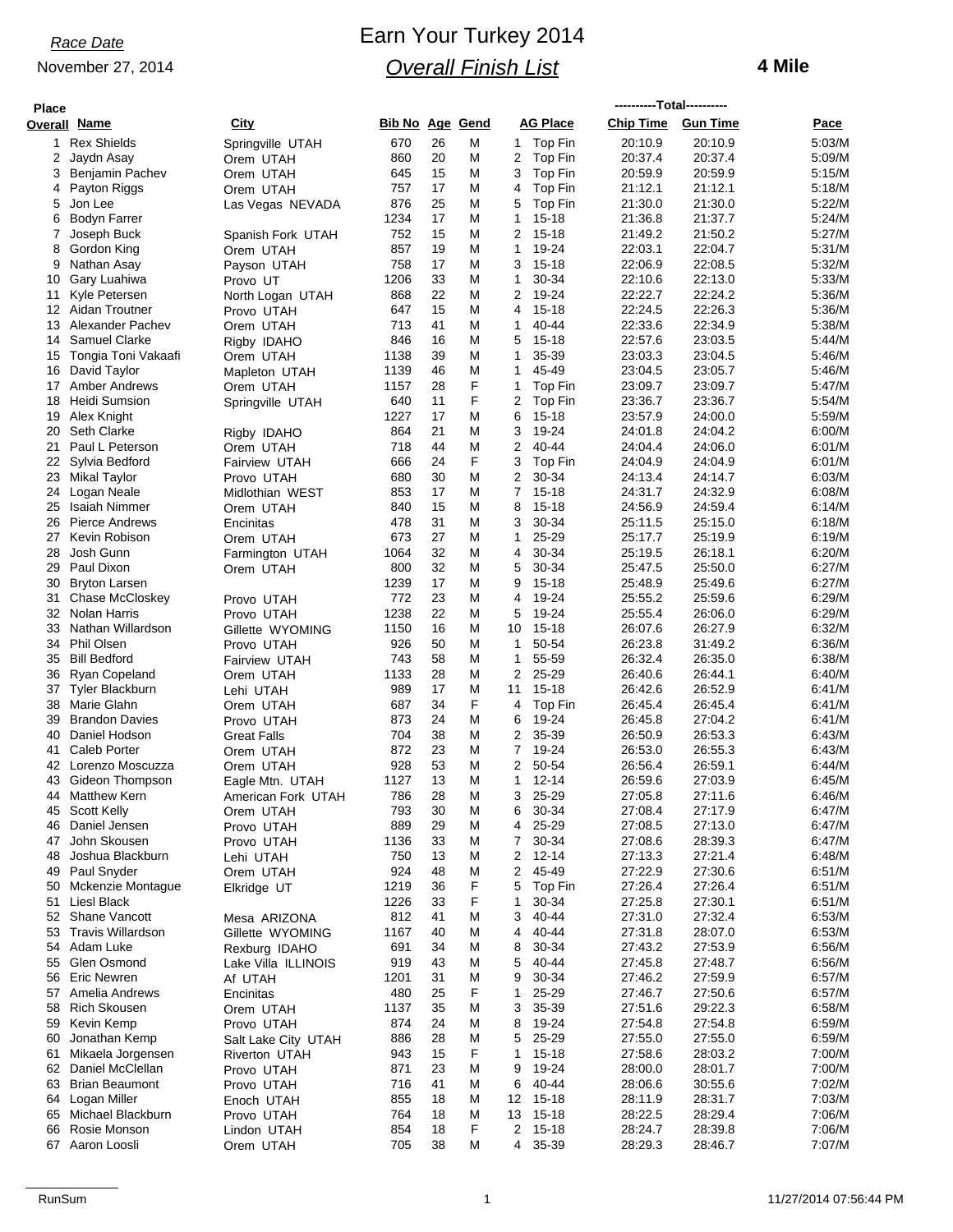November 27, 2014

## Earn Your Turkey 2014 *Overall Finish List*

| <b>Place</b> |                                            |                                    |                        |          |        |                |                    | ----------Total---------- |                    |                  |
|--------------|--------------------------------------------|------------------------------------|------------------------|----------|--------|----------------|--------------------|---------------------------|--------------------|------------------|
|              | Overall Name                               | City                               | <b>Bib No Age Gend</b> |          |        |                | <b>AG Place</b>    | <b>Chip Time</b>          | <b>Gun Time</b>    | Pace             |
| 68           | <b>Cameron Swenson</b>                     | Nampa IDAHO                        | 1144                   | 11       | M      | 1              | $0 - 11$           | 28:33.3                   | 28:45.1            | 7:08/M           |
| 69           | Rodney Riggs                               | Orem UTAH                          | 739                    | 54       | Μ      | 3              | 50-54              | 28:34.6                   | 28:45.5            | 7:09/M           |
| 70           | Kyle Hatch                                 | Orem UTAH                          | 654                    | 17       | М      | 14             | $15 - 18$          | 28:38.8                   | 28:50.9            | 7:10/M           |
| 71           | Stphon Young                               | Mapleton UTAH                      | 751                    | 14       | Μ      | 3              | 12-14              | 28:39.1                   | 28:42.3            | 7:10/M           |
| 72           | Alfonso Angulo-Zevallos                    | Mapleton UTAH                      | 761                    | 17<br>26 | M      | 15             | $15 - 18$<br>25-29 | 28:45.2                   | 28:47.6            | 7:11/M           |
| 73<br>74     | <b>Brant Henrie</b><br>Paul Thomas         | Orem UTAH<br>Orem UTAH             | 782<br>738             | 54       | M<br>M | 6<br>4         | 50-54              | 28:46.7<br>28:49.5        | 28:52.4<br>28:51.7 | 7:12/M<br>7:12/M |
| 75           | Scott Hansen                               | Orem UT                            | 1223                   | 34       | M      | 10             | 30-34              | 28:50.8                   | 28:53.1            | 7:13/M           |
| 76           | Kyle Henrie                                | Vineyard UTAH                      | 789                    | 28       | M      | $\overline{7}$ | 25-29              | 29:00.4                   | 29:05.8            | 7:15/M           |
| 77           | Paige Backman                              | Cheyenne                           | 990                    | 20       | F      | 1              | 19-24              | 29:01.9                   | 31:14.2            | 7:15/M           |
| 78           | <b>Trevor Blackburn</b>                    | Lehi UTAH                          | 1026                   | 19       | М      | 10             | 19-24              | 29:06.8                   | 29:14.7            | 7:17/M           |
| 79           | Joanna Jenson                              | Lehi UTAH                          | 776                    | 24       | F      | 2              | 19-24              | 29:09.9                   | 29:16.5            | 7:17/M           |
| 80           | Michelle Hatch                             | Orem UTAH                          | 723                    | 46       | F      | 1              | 45-49              | 29:14.6                   | 29:27.2            | 7:19/M           |
| 81<br>82     | David Kinnecom<br>Michael Davis            | Sandy UTAH                         | 833<br>850             | 64<br>16 | M<br>M | 1<br>16        | 60-64<br>$15 - 18$ | 29:20.7<br>29:22.3        | 29:25.8<br>29:23.1 | 7:20/M<br>7:21/M |
| 83           | Mark Maeser                                | Mapleton UTAH<br>Lindon, UT        | 1210                   | 47       | M      | 3              | 45-49              | 29:32.7                   | 29:52.8            | 7:23/M           |
| 84           | Alan Larsen                                | Orem UTAH                          | 910                    | 40       | M      | $\overline{7}$ | 40-44              | 29:34.3                   | 29:43.3            | 7:24/M           |
| 85           | Shawn Ormond                               | Lehi UTAH                          | 798                    | 32       | M      | 11             | 30-34              | 29:38.2                   | 29:39.2            | 7:25/M           |
| 86           | Pablo Galante                              | Provo UTAH                         | 652                    | 17       | М      | 17             | 15-18              | 29:48.5                   | 31:13.1            | 7:27/M           |
| 87           | <b>Brian Jones</b>                         | Provo UTAH                         | 813                    | 42       | M      | 8              | 40-44              | 29:51.0                   | 29:59.4            | 7:28/M           |
| 88           | Joseph Blackburn                           | Provo UTAH                         | 1027                   | 20       | M      | 11             | 19-24              | 29:54.9                   | 30:04.0            | 7:29/M           |
| 89           | Jacob Blackburn                            | Provo UTAH                         | 753                    | 16       | M      | 18             | 15-18              | 30:00.2                   | 30:09.0            | 7:30/M           |
| 90<br>91     | Elizabeth Sadowski<br>Dan Swenson          | Springville UTAH                   | 689<br>1161            | 34<br>34 | F<br>M | 2<br>12        | 30-34<br>30-34     | 30:08.1<br>30:12.6        | 30:16.6<br>30:27.4 | 7:32/M<br>7:33/M |
| 92           | <b>Gary Henrie</b>                         | Nampa IDAHO<br>Orem UTAH           | 795                    | 31       | M      | 13             | 30-34              | 30:13.7                   | 30:19.4            | 7:33/M           |
| 93           | Devin Berns                                | Spanish Fork UTAH                  | 1149                   | 15       | M      | 19             | $15 - 18$          | 30:22.5                   | 30:23.8            | 7:36/M           |
| 94           | Eric Anderson                              | Provo UTAH                         | 735                    | 54       | М      | 5              | 50-54              | 30:31.3                   | 30:33.4            | 7:38/M           |
| 95           | <b>Ethan Porter</b>                        | Orem UTAH                          | 648                    | 15       | M      | 20             | $15 - 18$          | 30:38.9                   | 30:46.2            | 7:40/M           |
| 96           | Jennifer Pachev                            | Orem UTAH                          | 644                    | 14       | F      | 1              | $12 - 14$          | 30:39.8                   | 30:45.9            | 7:40/M           |
| 97           | Stan Jenne                                 | Orem UTAH                          | 747                    | 64       | M      | 2              | 60-64              | 30:46.7                   | 30:48.1            | 7:42/M           |
| 98           | <b>Emily Sumsion</b>                       | Springville UTAH                   | 639                    | 8        | F      | $\mathbf{1}$   | $0 - 11$           | 30:52.4                   | 30:54.0            | 7:43/M           |
| 99<br>100    | Derek Hoffman<br><b>Preston Murray</b>     | Lehi UTAH                          | 995<br>796             | 24<br>31 | M<br>M | 12<br>14       | 19-24<br>30-34     | 30:55.9<br>31:03.1        | 31:01.4<br>31:26.1 | 7:44/M<br>7:46/M |
| 101          | Larry Kemp                                 | Layton UTAH<br>Provo UTAH          | 899                    | 34       | M      | 15             | 30-34              | 31:10.9                   | 31:46.8            | 7:48/M           |
|              | 102 Gayle Carter                           | Orem UTAH                          | 730                    | 50       | F      | 1              | 50-54              | 31:11.3                   | 31:19.9            | 7:48/M           |
| 103          | <b>Charice Beaumont</b>                    | Provo UTAH                         | 649                    | 15       | F      | 3              | $15 - 18$          | 31:12.6                   | 31:15.7            | 7:48/M           |
| 104          | Jacob Liddle                               |                                    | 1235                   | 16       | M      | 21             | $15 - 18$          | 31:13.9                   | 31:15.9            | 7:48/M           |
| 105          | Caroline Pratt                             | Mapleton UTAH                      | 983                    | 47       | F      | 2              | 45-49              | 31:22.6                   | 31:26.7            | 7:51/M           |
| 106          | Megan Johnson                              | Spanish Fork UTAH                  | 693                    | 35       | F      | 1              | 35-39              | 31:24.6                   | 31:37.3            | 7:51/M           |
| 108          | 107 Byron Larson<br>Geiber Rea             | Orem UTAH                          | 1169                   | 43<br>35 | M<br>M | 9<br>5         | 40-44<br>35-39     | 31:25.1                   | 31:29.2            | 7.51/M<br>7:52/M |
| 109          | Zach Fox                                   | Spanish Fork UTAH<br>Mapleton UTAH | 901<br>849             | 16       | M      | 22             | $15 - 18$          | 31:29.6<br>31:31.5        | 31:41.8<br>31:34.5 | 7:53/M           |
|              | 110 Brycen Asay                            | Payson UTAH                        | 1035                   | 9        | М      | 2              | $0 - 11$           | 31:38.7                   | 31:56.2            | 7:55/M           |
| 111          | Brian Johnson                              | Spanish Fork UTAH                  | 692                    | 35       | M      | 6              | 35-39              | 31:41.2                   | 31:54.5            | 7:55/M           |
|              | 112 Heidi Thorne                           | Provo UTAH                         | 779                    | 26       | F      | 2              | 25-29              | 31:42.2                   | 35:33.4            | 7:56/M           |
|              | 113 Jb Pratt                               | Mapleton UTAH                      | 815                    | 45       | M      | 4              | 45-49              | 31:42.3                   | 31:46.7            | 7:56/M           |
|              | 114 Austin Tran                            | Mapleton UTAH                      | 856                    | 18       | M      | 23             | $15 - 18$          | 31:44.5                   | 31:48.4            | 7:56/M           |
|              | 115 Chris Henderson                        | Salem UTAH                         | 808                    | 36       | M      | $\overline{7}$ | 35-39              | 31:45.5                   | 31:59.0            | 7:56/M           |
| 117          | 116 Kirsten Sherman<br>Jonah Armstrong     | Orem UT                            | 1202<br>646            | 36<br>15 | F<br>M | 2<br>24        | 35-39<br>$15 - 18$ | 31:45.7<br>31:47.5        | 31:48.4<br>31:47.5 | 7:56/M<br>7:57/M |
|              | 118 Isaac Chock                            | Highland UTAH<br>Provo UTAH        | 754                    | 16       | M      | 25             | $15 - 18$          | 31:49.2                   | 31:55.8            | 7:57/M           |
| 119          | Samuel Blackburn                           | Lehi UTAH                          | 991                    | 21       | Μ      | 13             | 19-24              | 31:52.2                   | 31:59.5            | 7:58/M           |
| 120          | Gibson Condie                              | Powell WYOMING                     | 736                    | 54       | M      | 6              | 50-54              | 31:58.0                   | 32:06.0            | 8:00/M           |
| 121          | <b>Cynthia Weekes</b>                      | Orem UTAH                          | 1163                   | 37       | F      | 3              | 35-39              | 32:00.2                   | 32:02.8            | 8:00/M           |
|              | 122 Matt Jasien                            | Mapleton UTAH                      | 841                    | 15       | M      | 26             | $15 - 18$          | 32:05.0                   | 32:08.4            | 8:01/M           |
| 123          | Peter Lysenko                              | Provo UTAH                         | 749                    | 78       | M      | 1              | 75-99              | 32:09.2                   | 32:13.7            | 8:02/M           |
|              | 124 Cassidy Coto                           | Salt Lake City UTAH                | 948                    | 18       | F      | 4              | 15-18              | 32:10.6                   | 32:20.9            | 8:03/M           |
|              | 125 Hannah Peterson<br>126 Haylee Harrison | Orem UTAH<br>Provo UTAH            | 951<br>947             | 20<br>18 | F<br>F | 3<br>5         | 19-24<br>$15 - 18$ | 32:14.3<br>32:15.1        | 32:22.8<br>32:23.6 | 8:04/M<br>8:04/M |
| 127          | Dan Miner                                  | Santaquin UTAH                     | 823                    | 50       | M      | 7              | 50-54              | 32:15.5                   | 32:18.0            | 8:04/M           |
| 128          | Jay Henrie                                 | Orem UTAH                          | 748                    | 65       | Μ      | 1              | 65-69              | 32:17.8                   | 32:34.0            | 8:04/M           |
| 129          | Mackay Jones                               | Provo UTAH                         | 826                    | 52       | Μ      | 8              | 50-54              | 32:21.0                   | 32:41.8            | 8:05/M           |
| 130          | Altantuya Sakhaash                         | Ub                                 | 824                    | 51       | F      | 2              | 50-54              | 32:22.1                   | 32:25.2            | 8:06/M           |
|              | 131 Gilbert Porter                         | Orem UTAH                          | 746                    | 61       | Μ      | 3              | 60-64              | 32:23.9                   | 32:31.9            | 8:06/M           |
|              | 132 Griffin Delarosa                       |                                    | 1230                   | 15       | Μ      | 27             | $15 - 18$          | 32:24.7                   | 32:26.4            | 8:06/M           |
| 133          | Abigail Gray<br>134 Duncan Anderson        | Lehi UTAH                          | 642<br>780             | 13       | F      | 2              | $12 - 14$          | 32:40.7                   | 32:53.4            | 8:10/M<br>8:12/M |
|              |                                            | Orem UTAH                          |                        | 26       | Μ      |                | 8 25-29            | 32:48.1                   | 33:23.2            |                  |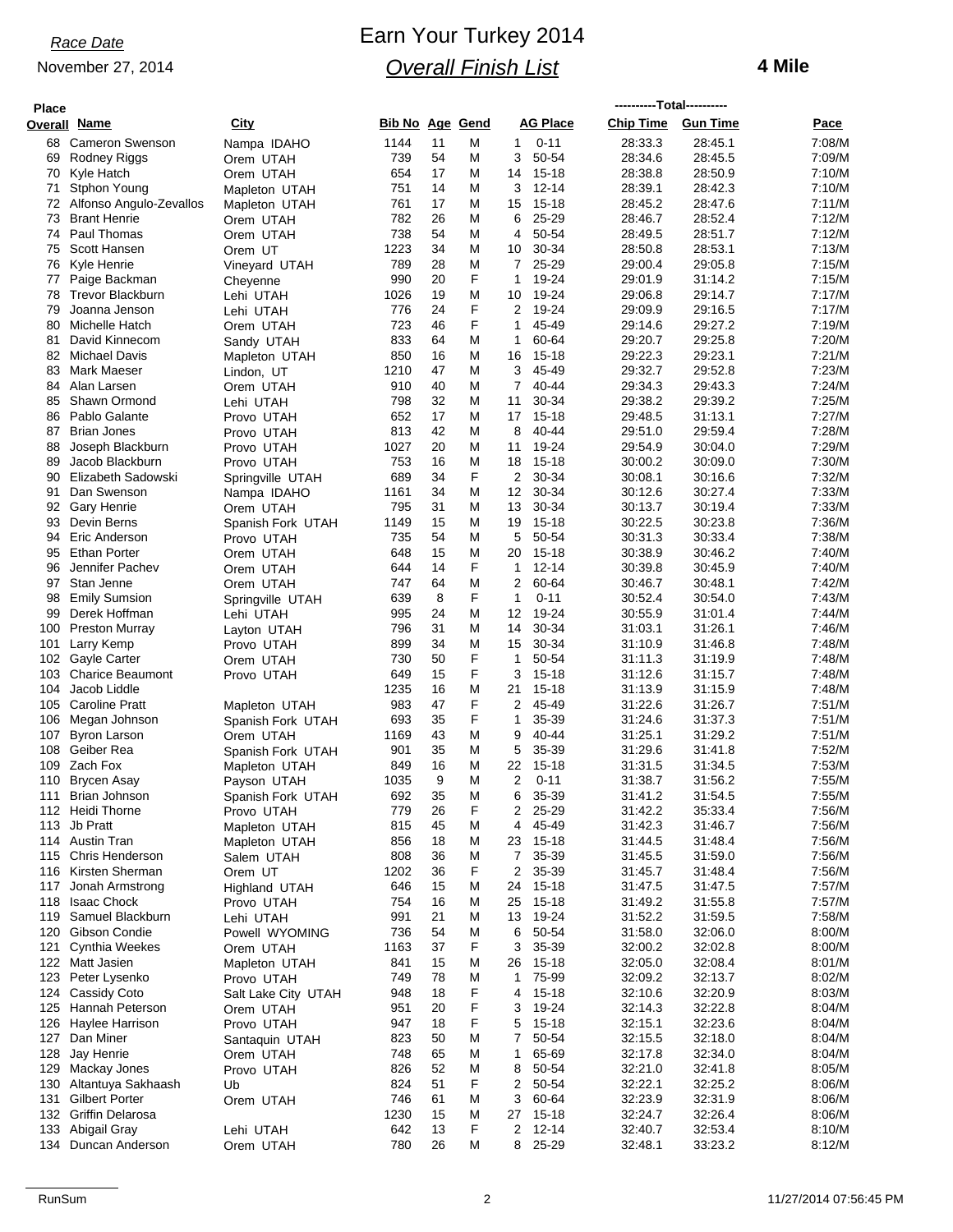November 27, 2014

## Earn Your Turkey 2014 *Overall Finish List*

| <b>Place</b>   |                                           |                                       |                        |          |        |                               | ----------Total---------- |                    |                  |
|----------------|-------------------------------------------|---------------------------------------|------------------------|----------|--------|-------------------------------|---------------------------|--------------------|------------------|
| <b>Overall</b> | Name                                      | City                                  | <b>Bib No Age Gend</b> |          |        | <b>AG Place</b>               | <b>Chip Time</b>          | <b>Gun Time</b>    | Pace             |
|                | 135 Dean Lundell                          | <b>Pleasant Grove</b>                 | 1013                   | 46       | M      | 45-49<br>5                    | 32:48.7                   | 33:11.8            | 8:12/M           |
|                | 136 Rick McCloskey                        | Provo UTAH                            | 1021                   | 56       | M      | 2<br>55-59                    | 32:48.9                   | 32:54.0            | 8.12/M           |
| 137            | Jayden Monson                             | Lindon UTAH                           | 838                    | 14       | M      | 4<br>12-14                    | 32:49.8                   | 33:07.9            | 8:12/M           |
| 138            | <b>Brooks Bethers</b>                     | Farmington UTAH                       | 809                    | 38       | M      | 35-39<br>8                    | 32:50.3                   | 33:16.2            | 8.13/M           |
| 139            | Laura Hamilton                            | Herriman UTAH                         | 1170                   | 43       | F      | 40-44<br>1                    | 32:54.8                   | 33:13.2            | 8:14/M           |
|                | 140 Brent Anderson                        | Payson UTAH                           | 742                    | 58       | M      | 3<br>55-59                    | 32:55.8                   | 33:24.3            | 8:14/M           |
| 141            | Amber Loosli                              | Orem UTAH                             | 701<br>665             | 37<br>23 | F<br>M | 35-39<br>4<br>19-24           | 32:56.9<br>32:59.6        | 33:11.9<br>33:02.1 | 8:14/M<br>8.15/M |
|                | 142 Bryce Olsen<br>143 Zac Sherman        | Orem UTAH<br>Orem UT                  | 1204                   | 36       | M      | 14<br>9<br>35-39              | 33:00.6                   | 33:03.6            | 8:15/M           |
| 144            | Eric Johnson                              | Sandy UTAH                            | 931                    | 54       | M      | 9<br>50-54                    | 33:07.2                   | 33:09.2            | 8:17/M           |
| 145            | Lacey Monson                              | Lindon UTAH                           | 861                    | 20       | F      | 19-24<br>4                    | 33.07.7                   | 33:25.1            | 8.17/M           |
| 146            | <b>Emily Marshall</b>                     | Springville UTAH                      | 890                    | 30       | F      | 30-34<br>3                    | 33:10.4                   | 33:16.2            | 8:18/M           |
|                | 147 Amy Magill                            | Provo UTAH                            | 907                    | 38       | F      | 5<br>35-39                    | 33:13.9                   | 33:32.7            | 8:18/M           |
| 148            | Melissa Kemp Webb                         | Provo UTAH                            | 969                    | 31       | F      | 30-34<br>4                    | 33:14.0                   | 33:35.0            | 8:19/M           |
| 149            | <b>Charlie Webb</b>                       | Provo UTAH                            | 894                    | 31       | M      | 30-34<br>16                   | 33:15.2                   | 33:34.9            | 8:19/M           |
| 150            | Allison Holyoak                           | Orem UTAH                             | 963                    | 26       | F      | 25-29<br>3                    | 33:17.4                   | 33:42.8            | 8.19/M           |
| 151            | <b>Walt Parcell</b>                       | Provo UTAH                            | 832                    | 59       | M      | 55-59<br>4                    | 33:19.9                   | 34:30.1            | 8:20/M           |
|                | 152 Lisa Shelton                          |                                       | 1231                   | 45       | F      | 45-49<br>3                    | 33:28.6                   | 33:40.9            | 8:22/M           |
| 153            | Genevieve Clark<br>154 Richard Jensen     | Orem UTAH                             | 970<br>987             | 31<br>71 | F<br>M | 30-34<br>5<br>70-74<br>1      | 33:29.9<br>33.32.0        | 33:38.6<br>33:38.6 | 8:22/M<br>8:23/M |
|                | 155 Kyle Miller                           | Provo UTAH<br>Provo UTAH              | 678                    | 29       | M      | 9<br>25-29                    | 33.33.7                   | 33:44.5            | 8:23/M           |
|                | 156 Brad Shafer                           | Alpine UTAH                           | 1014                   | 48       | M      | 45-49<br>6                    | 33:35.0                   | 33:41.8            | 8.24/M           |
| 157            | Rebekah Webb                              | Provo UTAH                            | 974                    | 36       | F      | 6<br>35-39                    | 33:35.5                   | 33:53.1            | 8:24/M           |
|                | 158 Marci Simons                          | Springville UTAH                      | 717                    | 42       | F      | 2<br>40-44                    | 33:38.6                   | 33:43.9            | 8:25/M           |
| 159            | <b>Robin Follett</b>                      | Provo UTAH                            | 1141                   | 59       | M      | 5<br>55-59                    | 33.39.0                   | 33:48.9            | 8:25/M           |
|                | 160 Dwight Cornell                        | Orem UTAH                             | 811                    | 40       | M      | 40-44<br>10                   | 33:43.3                   | 33:52.3            | 8:26/M           |
| 161            | Camille Woolf                             | Provo UTAH                            | 961                    | 25       | F      | 25-29<br>4                    | 33:43.8                   | 33:52.9            | 8:26/M           |
|                | 162 Mandy Karlsven                        | Provo UTAH                            | 696                    | 35       | F      | 35-39<br>7                    | 33:43.8                   | 33:50.8            | 8:26/M           |
|                | 163 Benjamin Pierce                       | Provo UTAH                            | 866                    | 22       | M      | 19-24<br>15                   | 33:44.5                   | 34:09.3            | 8:26/M           |
|                | 164 Toby Barlow                           | American Fork UTAH                    | 698                    | 36       | M      | 35-39<br>10                   | 33:44.7                   | 33:51.1            | 8:26/M           |
| 165            | Andrew Woolf                              | Provo UTAH                            | 777                    | 25       | M      | 25-29<br>10                   | 33:45.3                   | 33:54.8            | 8:26/M           |
| 166            | Brian Hamilton                            | Orem UTAH                             | 920                    | 43       | M      | 40-44<br>11                   | 33:47.7                   | 33:51.6            | 8.27/M           |
| 167<br>168     | Michael Elmer<br>Carl McCain              | Provo UT                              | 1213<br>1000           | 14<br>33 | M<br>M | $12 - 14$<br>5<br>30-34<br>17 | 33:52.8<br>33:53.4        | 33:57.4<br>34:00.1 | 8:28/M<br>8:28/M |
| 169            | Joe Hudson                                | Spanish Fork UTAH<br>Saratoga Springs | 1006                   | 38       | M      | 35-39<br>11                   | 33.54.3                   | 34:01.4            | 8:29/M           |
| 170            | Jacob Luera                               | Alpine UTAH                           | 485                    | 18       | M      | $15 - 18$<br>28               | 33.59.9                   | 34:14.3            | 8.30/M           |
| 171            | <b>Scott Preston</b>                      | Spanish Fork UTAH                     | 679                    | 29       | M      | 25-29<br>11                   | 34:12.6                   | 34:29.0            | 8:33/M           |
|                | 172 Derrick Luera                         | Alpine UTAH                           | 484                    | 28       | M      | 25-29<br>12                   | 34:22.4                   | 34:36.4            | 8:36/M           |
| 173            | <b>Blaine Backman</b>                     | Cheyenne                              | 773                    | 23       | M      | 19-24<br>16                   | 34:24.1                   | 34:33.9            | 8:36/M           |
|                | 174 Susie Routt                           | Orem UTAH                             | 700                    | 36       | F      | 35-39<br>8                    | 34:30.6                   | 34:44.8            | 8:38/M           |
| 175            | Jenny Monson                              | Lindon UTAH                           | 923                    | 48       | F      | 45-49<br>4                    | 34:31.6                   | 34:51.2            | 8:38/M           |
| 176            | Eric Huntsman                             | Provo UTAH                            | 1172                   | 49       | M      | 7<br>45-49                    | 34:33.7                   | 34:52.2            | 8:38/M           |
|                | 177 Joshua Pierce                         | Provo UTAH                            | 767                    | 18       | M      | 29<br>15-18                   | 34:37.5                   | 35:03.2            | 8:39/M           |
|                | 178 Tyler Parcell                         | Provo UTAH                            | 797<br>714             | 31       | M<br>F | 18<br>30-34<br>3<br>40-44     | 34:41.1<br>34:43.9        | 35:50.1            | 8:40/M<br>8:41/M |
|                | 179 Brenda Armstrong<br>180 Conan Robison | Highland UTAH<br>Spanish Fork UTAH    | 1019                   | 41<br>53 | M      | 50-54<br>10                   | 34:49.2                   | 34:48.0<br>35:09.8 | 8:42/M           |
| 181            | Jeremy Luke                               | Stansbury Park                        | 709                    | 38       | M      | 12<br>35-39                   | 34:50.2                   | 35:05.3            | 8:43/M           |
|                | 182 Mckay Pearson                         | Alpine UTAH                           | 734                    | 52       | M      | 50-54<br>11                   | 34:50.2                   | 35:10.9            | 8:43/M           |
|                | 183 Jacob Jenne                           | Vineyard UTAH                         | 896                    | 32       | M      | 30-34<br>19                   | 34:50.5                   | 34:56.3            | 8:43/M           |
|                | 184 Spencer Palmer                        | Bonney Lake                           | 835                    | 13       | M      | 6<br>$12 - 14$                | 34.56.9                   | 35:04.7            | 8:44/M           |
|                | 185 Nick Ozuna                            | Mapleton UTAH                         | 794                    | 30       | M      | 20<br>30-34                   | 34:57.2                   | 35:01.4            | 8:44/M           |
|                | 186 Nathan Jenne                          | Vineyard UTAH                         | 694                    | 35       | M      | 13<br>35-39                   | 34:58.1                   | 35:04.0            | 8:45/M           |
|                | 187 Nathan Porter                         | Lindon UTAH                           | 1012                   | 45       | M      | 8<br>45-49                    | 34:58.7                   | 35:07.0            | 8:45/M           |
|                | 188 Jessie McCloskey                      | Lehi UTAH                             | 875                    | 25       | F      | 5<br>25-29                    | 34:59.5                   | 35:04.7            | 8:45/M           |
|                | 189 Laura Henrie                          | Orem UTAH                             | 664                    | 23       | F      | 5<br>19-24                    | 34:59.5                   | 35:15.2            | 8:45/M           |
|                | 190 Tawn Henrie<br>Daniel Sandberg        | Provo UTAH                            | 690                    | 34       | F<br>M | 30-34<br>6<br>19-24           | 35:00.0                   | 35:15.7            | 8:45/M           |
| 191            | 192 Nicole Coto                           | Provo UTAH<br>Washougal               | 1155<br>915            | 24<br>42 | F      | 17<br>40-44<br>4              | 35:01.8<br>35:02.2        | 35:11.7<br>35:13.2 | 8:45/M<br>8:46/M |
|                | 193 Alexandru Rainwater                   | Mapleton UTAH                         | 852                    | 17       | M      | $15-18$<br>30                 | 35:03.6                   | 35:04.9            | 8:46/M           |
|                | 194 Brad Davies                           | Orem UTAH                             | 818                    | 47       | M      | 9<br>45-49                    | 35:03.7                   | 35:40.6            | 8:46/M           |
|                | 195 Michael Anfang                        | Mapleton UTAH                         | 944                    | 16       | M      | 31<br>$15-18$                 | 35:05.0                   | 35:08.4            | 8:46/M           |
|                | 196 Amber Blackburn                       | Lehi UTAH                             | 942                    | 15       | F      | 6<br>$15 - 18$                | 35:06.5                   | 35:19.7            | 8:47/M           |
|                | 197 Sharon Leslie                         | Ogden UTAH                            | 998                    | 28       | F      | 6<br>25-29                    | 35:08.6                   | 35:25.6            | 8:47/M           |
|                | 198 Kenra Asay                            | Payson UTAH                           | 912                    | 41       | F      | 40-44<br>5                    | 35:08.9                   | 35:26.7            | 8:47/M           |
|                | 199 Tino De La Rosa                       | Fox Island                            | 721                    | 45       | M      | 45-49<br>10                   | 35:09.1                   | 35:12.4            | 8:47/M           |
|                | 200 Ashley Mitchell                       | Provo UTAH                            | 878                    | 26       | F      | 7<br>25-29                    | 35:10.2                   | 36:04.1            | 8:48/M           |
|                | 201 Brett McNeill                         | Provo UTAH                            | 790                    | 29       | M      | 13 25-29                      | 35:10.9                   | 36:04.0            | 8:48/M           |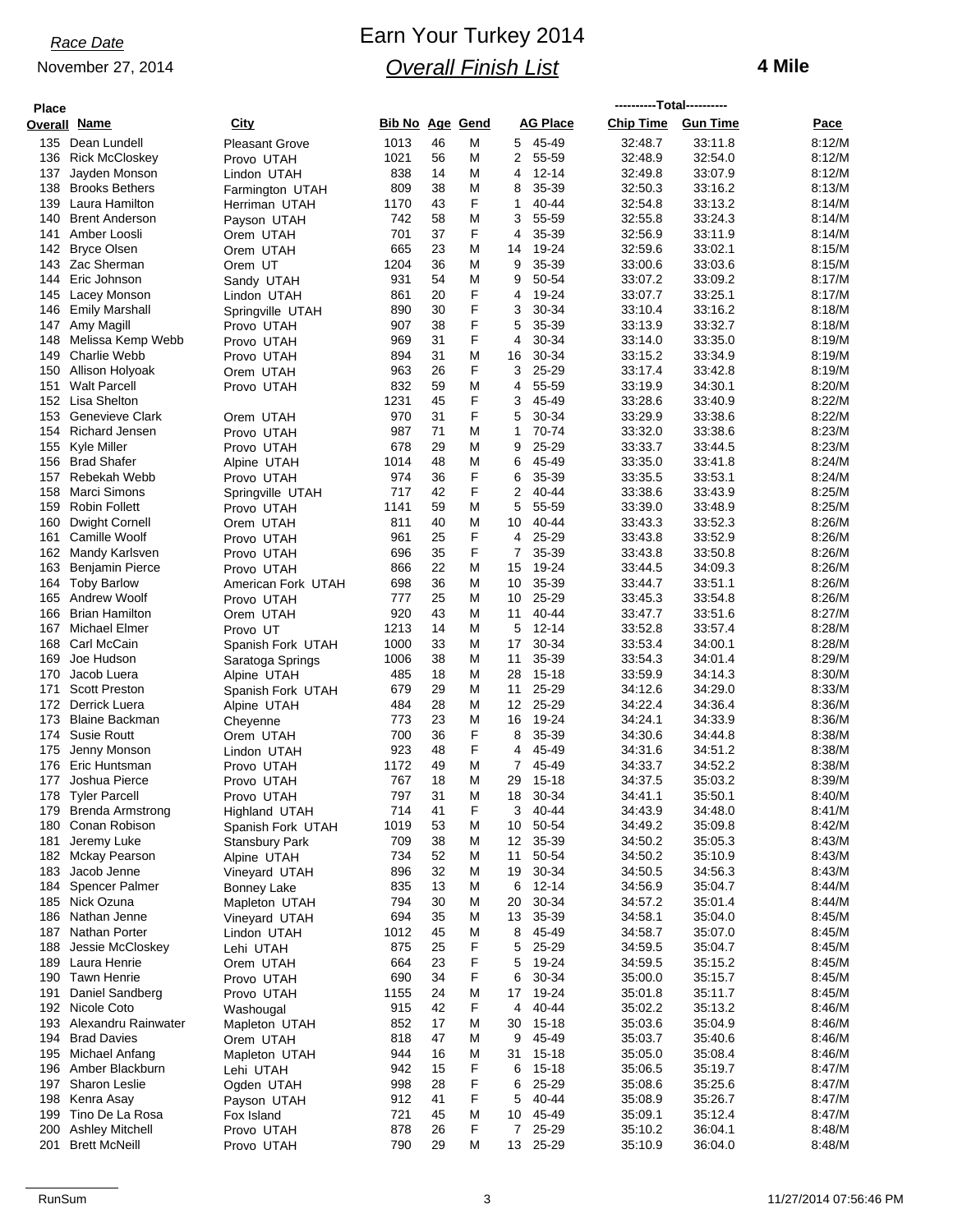November 27, 2014

## Earn Your Turkey 2014 *Overall Finish List*

| <b>Place</b> |                                              |                                        |                        |          |        |          |                        | ----------Total---------- |                    |                  |
|--------------|----------------------------------------------|----------------------------------------|------------------------|----------|--------|----------|------------------------|---------------------------|--------------------|------------------|
|              | Overall Name                                 | <b>City</b>                            | <b>Bib No Age Gend</b> |          |        |          | <b>AG Place</b>        | <b>Chip Time</b>          | <b>Gun Time</b>    | Pace             |
|              | 202 Andrea Wilson                            | Orem UTAH                              | 475                    | 40       | F      | 6        | 40-44                  | 35:12.3                   | 35:24.5            | 8:48/M           |
| 203          | Jaclyn Harmon                                | Wilson WYOMING                         | 474                    | 32       | F      | 7        | 30-34                  | 35:12.5                   | 35:24.6            | 8:48/M           |
|              | 204 Ken Sink                                 | Orem UTAH                              | 933                    | 58       | M      | 6        | 55-59                  | 35:12.8                   | 35:23.4            | 8:48/M           |
| 205          | Jeremy Coburn                                | Springville UTAH                       | 770                    | 22       | M      | 18       | 19-24                  | 35:14.4                   | 35:49.0            | 8:49/M           |
| 206<br>207   | Daron Cowley<br><b>Brandy Whiteman</b>       | Orem UTAH                              | 740<br>977             | 55<br>37 | M<br>F | 7<br>9   | 55-59<br>35-39         | 35:15.1<br>35:16.6        | 35.56.1<br>35:30.3 | 8:49/M<br>8:49/M |
| 208          | <b>Brayden Hamilton</b>                      | Salem UTAH<br>Herriman UTAH            | 1146                   | 12       | M      | 7        | $12 - 14$              | 35:19.8                   | 35:38.2            | 8:50/M           |
| 209          | Kensie Louw                                  | <b>Pleasant Grove</b>                  | 1131                   | 22       | F      | 6        | 19-24                  | 35:20.8                   | 35:25.6            | 8:50/M           |
| 210          | Mary Hadley                                  | Provo UTAH                             | 728                    | 48       | F      | 5        | 45-49                  | 35:21.1                   | 35.43.4            | 8:50/M           |
| 211          | <b>Russ Armstrong</b>                        | Orem UTAH                              | 834                    | 64       | M      | 4        | 60-64                  | 35:21.2                   | 35:34.5            | 8:50/M           |
|              | 212 Jon Hadley                               | Provo UTAH                             | 732                    | 52       | M      | 12       | 50-54                  | 35:21.4                   | 35:43.6            | 8:50/M           |
| 213          | <b>Brandon Wanlass</b>                       | Las Vegas NEVADA                       | 487                    | 23       | M      | 19       | 19-24                  | 35:29.8                   | 35:48.8            | 8:52/M           |
|              | 214 Olivia Thompson                          | Eagle Mtn. UTAH                        | 1129                   | 15       | F<br>F | 7        | $15 - 18$              | 35:33.8                   | 35:46.8            | 8:53/M           |
| 215<br>216   | Natalie Peterson<br><b>Matthew Harrison</b>  | Provo UT<br>Layton UTAH                | 1197<br>816            | 16<br>45 | M      | 8<br>11  | 15-18<br>45-49         | 35:34.6<br>35:34.9        | 35:37.1<br>35:42.7 | 8:54/M<br>8:54/M |
| 217          | Celes Kemp                                   | Salt Lake City UTAH                    | 958                    | 24       | F      | 7        | 19-24                  | 35:35.9                   | 35.51.1            | 8:54/M           |
| 218          | Abi Peterson                                 | Provo UT                               | 1199                   | 15       | F      | 9        | $15 - 18$              | 35:37.0                   | 35:39.0            | 8:54/M           |
| 219          | Janet Campbell                               | Provo UTAH                             | 1143                   | 63       | F      | 1        | 60-64                  | 35:39.1                   | 35:42.3            | 8:55/M           |
| 220          | <b>Brittany Anderson</b>                     | Orem UTAH                              | 669                    | 26       | F      | 8        | 25-29                  | 35:42.6                   | 36:17.7            | 8:56/M           |
| 221          | Jenn Baird                                   | Lehi UTAH                              | 882                    | 26       | F      | 9        | 25-29                  | 35:44.6                   | 36:00.1            | 8:56/M           |
| 222          | Marillee Jenson                              | Eagle Mountain                         | 865                    | 22       | F      | 8        | 19-24                  | 35:52.3                   | 36:03.7            | 8:58/M           |
| 223<br>224   | Jane Morgan                                  | <b>Pleasant Grove</b>                  | 482<br>982             | 42<br>43 | Μ<br>F | 12<br>7  | 40-44<br>40-44         | 35:54.5                   | 36:00.3            | 8:59/M<br>8:59/M |
| 225          | Deborah Ellermeier<br>Peter Glahn            | South Jordan UTAH<br>Orem UTAH         | 688                    | 34       | Μ      | 21       | 30-34                  | 35:55.5<br>35:57.4        | 36:13.3<br>36:11.7 | 8:59/M           |
| 226          | <b>Cherise Graham</b>                        | Windermere                             | 731                    | 51       | F      | 3        | 50-54                  | 36:05.4                   | 36:24.9            | 9:01/M           |
| 227          | <b>Skyler Porter</b>                         | Lindon UTAH                            | 941                    | 14       | Μ      | 8        | $12 - 14$              | 36:10.4                   | 36:17.7            | 9:03/M           |
| 228          | Annika Luera                                 | Alpine UTAH                            | 483                    | 26       | F      | 10       | 25-29                  | 36:14.1                   | 36:28.2            | 9:04/M           |
| 229          | Lindsay Hudson                               | Saratoga Springs                       | 906                    | 37       | F      | 10       | 35-39                  | 36:16.3                   | 36:23.6            | 9:04/M           |
| 230          | Sarah Pachev                                 | Orem UTAH                              | 706                    | 38       | F      | 11       | 35-39                  | 36:17.0                   | 36:26.6            | 9:04/M           |
| 231          | Christina Bartholomew                        | Provo UTAH                             | 702                    | 37       | F      | 12       | 35-39                  | 36:23.9                   | 36:45.7            | 9:06/M           |
| 232<br>233   | Natalee Homer<br>Mike Karlsven               | Orem UTAH                              | 877<br>697             | 25<br>35 | F<br>M | 11<br>14 | 25-29<br>35-39         | 36:25.2<br>36:26.9        | 37:00.0<br>36:33.9 | 9:06/M<br>9:07/M |
| 234          | Staci Newren                                 | Provo UTAH<br>American Fork UTAH       | 682                    | 32       | F      | 8        | 30-34                  | 36:27.0                   | 36:44.0            | 9:07/M           |
| 235          | <b>Tim Barlow</b>                            | American Fork UTAH                     | 708                    | 38       | M      | 15       | 35-39                  | 36:28.4                   | 36:35.9            | 9:07/M           |
| 236          | Sophie Thompson                              | Eagle Mtn. UTAH                        | 1128                   | 15       | F      | 10       | 15-18                  | 36:29.8                   | 36:43.0            | 9:07/M           |
| 237          | <b>Michael Bennett</b>                       | Springville UTAH                       | 937                    | 67       | M      | 2        | 65-69                  | 36:29.8                   | 37:48.2            | 9:07/M           |
| 238          | Renee Goodman                                | Orem UTAH                              | 727                    | 47       | F      | 6        | 45-49                  | 36:30.8                   | 36:35.8            | 9:08/M           |
| 239          | Lauren Hazelet                               |                                        | 1191                   | 18       | F      | 11       | $15 - 18$              | 36:34.4                   | 37:05.1            | 9:09/M           |
| 240<br>241   | Ethan Thompson                               | Eagle Mtn. UTAH                        | 1126                   | 13       | M<br>F | 9<br>12  | $12 - 14$<br>$15 - 18$ | 36:39.4                   | 36:43.2<br>36:52.4 | 9:10/M<br>9:11/M |
|              | Angela Blackburn<br>242 Heather Gull         | Provo UTAH                             | 763<br>978             | 18<br>38 | F      | 13       | 35-39                  | 36:43.1<br>36:43.4        | 37:03.8            | 9:11/M           |
| 243          | Cynthia Finch                                | Spring Creek<br>Orem UTAH              | 916                    | 42       | F      | 8        | 40-44                  | 36:44.0                   | 37:03.8            | 9:11/M           |
|              | 244 Carl Snyder                              | Lehi UTAH                              | 1016                   | 49       | М      |          | 12 45-49               | 36:48.1                   | 36:55.2            | 9:12/M           |
|              | 245 Spencer Bean                             | Orem UIAH                              | 672                    | 27       | M      | 14       | 25-29                  | 36:50.0                   | 37:05.3            | 9:13/M           |
|              | 246 Devin Twilleager                         |                                        | 1236                   | 17       | M      | 32       | $15 - 18$              | 36:51.7                   | 36:52.9            | 9:13/M           |
|              | 247 Lynn Monson                              | Lindon UTAH                            | 1015                   | 49       | M      | 13       | 45-49                  | 37:18.9                   | 37:49.7            | 9:20/M           |
| 248          | Jeff Duvall                                  | Sp. Fork UT                            | 1214                   | 39       | M      | 16       | 35-39                  | 37:19.2                   | 37:47.1            | 9:20/M           |
| 249          | <b>Steph Duvall</b><br><b>Brandon Miller</b> | Sp Fork UT                             | 1215                   | 38<br>45 | F<br>M | 14<br>14 | 35-39<br>45-49         | 37:19.9                   | 37:47.6<br>37:32.2 | 9:20/M<br>9:20/M |
| 250<br>251   | Emma Porter                                  | Orem UTAH                              | 1229<br>657            | 19       | F      | 9        | 19-24                  | 37:20.6<br>37:21.7        | 37:31.1            | 9:20/M           |
|              | 252 Suzanne Johnson                          | Littleton COLORADO                     | 817                    | 46       | F      | 7        | 45-49                  | 37:23.0                   | 37:27.8            | 9:21/M           |
| 253          | <b>Quinn Godfrey</b>                         | Orem UTAH                              | 993                    | 23       | M      | 20       | 19-24                  | 37:25.1                   | 37:43.7            | 9:21/M           |
| 254          | <b>Eric Hazelet</b>                          | Genola UTAH                            | 820                    | 49       | M      | 15       | 45-49                  | 37:35.5                   | 38:06.9            | 9:24/M           |
|              | 255 Ron Juvenal                              | Orem UTAH                              | 936                    | 65       | M      | 3        | 65-69                  | 37:36.2                   | 37:55.4            | 9:24/M           |
| 256          | <b>Brooklyn Bird</b>                         | Orem UTAH                              | 867                    | 22       | F      | 10       | 19-24                  | 37:40.4                   | 37:59.5            | 9:25/M           |
| 257          | Suelee Clarke                                | Rigby IDAHO                            | 925                    | 49       | F      | 8        | 45-49                  | 37:45.3                   | 38:02.8            | 9:26/M           |
| 258<br>259   | <b>Robert Clarke</b><br>Madeleine Riding     | Rigby IDAHO                            | 819<br>940             | 47<br>14 | M<br>F | 16<br>3  | 45-49<br>$12 - 14$     | 37:45.6<br>37:47.9        | 38:02.9<br>38:00.7 | 9:26/M<br>9:27/M |
| 260          | David Riding                                 | Spanish Fork UTAH<br>Spanish Fork UTAH | 1033                   | 12       | M      | 10       | $12 - 14$              | 37:48.0                   | 38:00.7            | 9:27/M           |
| 261          | <b>Heather Jones</b>                         | Provo UTAH                             | 981                    | 43       | F      | 9        | 40-44                  | 37:53.1                   | 38:14.3            | 9:28/M           |
| 262          | Marianne Jolley                              | Orem UTAH                              | 1135                   | 29       | F      | 12       | 25-29                  | 38:03.2                   | 38:18.6            | 9:31/M           |
| 263          | Moldogali Sakhaash                           | Ub                                     | 929                    | 53       | M      | 13       | 50-54                  | 38:14.5                   | 38:17.8            | 9:34/M           |
| 264          | Josh Benson                                  | Provo UTAH                             | 783                    | 27       | M      | 15       | 25-29                  | 38:16.6                   | 38:31.1            | 9:34/M           |
|              | 265 Rachel Benson                            | Provo UTAH                             | 883                    | 27       | F      | 13       | 25-29                  | 38:17.0                   | 38:31.3            | 9:34/M           |
| 266          | <b>Roger Farley</b>                          | Orem UTAH                              | 1174<br>927            | 66       | M      | 4        | 65-69<br>50-54         | 38:18.9                   | 38:35.9            | 9:35/M           |
| 267          | Denise Edwards<br>268 Quincy Porter          | Provo UTAH<br>Lindon UTAH              | 1032                   | 53<br>11 | F<br>M | 4        | $30 - 11$              | 38:19.7<br>38:38.0        | 38:41.5<br>38:47.1 | 9:35/M<br>9:40/M |
|              |                                              |                                        |                        |          |        |          |                        |                           |                    |                  |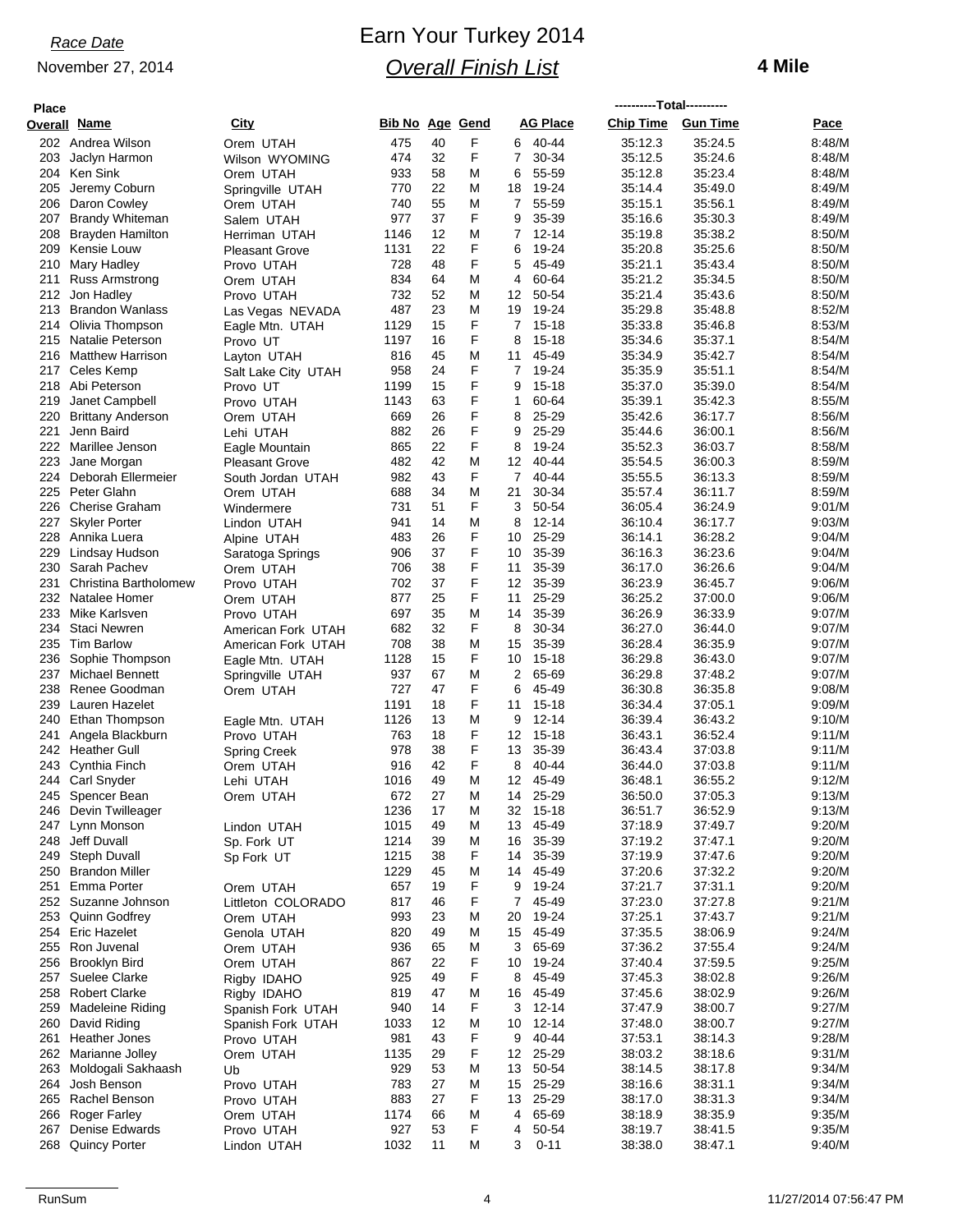November 27, 2014

## Earn Your Turkey 2014 *Overall Finish List*

| <b>Place</b> |                                            |                                      |                        |          |        |                                | ----------Total---------- |                    |                    |
|--------------|--------------------------------------------|--------------------------------------|------------------------|----------|--------|--------------------------------|---------------------------|--------------------|--------------------|
| Overall Name |                                            | City                                 | <b>Bib No Age Gend</b> |          |        | <b>AG Place</b>                | <b>Chip Time</b>          | <b>Gun Time</b>    | Pace               |
| 269          | Linda Ketcheson                            | Orem UTAH                            | 935                    | 62       | F      | $\mathbf{2}$<br>60-64          | 38:39.3                   | 38:54.6            | 9:40/M             |
| 270          | Nathan Gunderson                           | Orem UTAH                            | 707                    | 38       | M      | 35-39<br>17                    | 38:49.7                   | 38:58.5            | 9.42/M             |
| 271          | Ben Webb                                   | Provo UTAH                           | 905                    | 37       | M      | 35-39<br>18                    | 38:54.0                   | 42:56.4            | 9:44/M             |
| 273          | 272 Rachel Swift<br><b>Chris Porter</b>    | Orem UTAH                            | 681<br>729             | 31<br>49 | F<br>M | 30-34<br>9<br>17<br>45-49      | 39:03.7<br>39:07.0        | 39:13.7<br>39:19.1 | 9:46/M<br>9:47/M   |
|              | 274 Heidi Hillstrom                        | Orem UTAH<br>Orem UTAH               | 879                    | 26       | F      | 25-29<br>14                    | 39:07.2                   | 39:10.2            | 9:47/M             |
| 275          | Rebecca Grover                             | Provo UTAH                           | 684                    | 32       | F      | 10<br>30-34                    | 39:09.1                   | 39:23.7            | 9:47/M             |
| 276          | <b>Troy Steinhauer</b>                     | Mapleton UTAH                        | 755                    | 16       | M      | 33<br>$15 - 18$                | 39:10.7                   | 39:15.0            | 9.48/M             |
| 277          | Kai Rosentzveig                            | Mapleton UTAH                        | 756                    | 16       | M      | $15 - 18$<br>34                | 39:11.1                   | 39:15.0            | 9:48/M             |
| 278          | Krysta McClellan                           | Parker COLORADO                      | 946                    | 18       | F      | $15 - 18$<br>13                | 39:14.9                   | 39.16.7            | 9:49/M             |
| 279<br>280   | Royce Backman<br>Rachel Henrie             | Chevenne                             | 825<br>660             | 52<br>21 | M<br>F | 50-54<br>14<br>19-24<br>11     | 39:29.1<br>39:30.5        | 39:53.8<br>39.47.1 | 9:52/M<br>9:53/M   |
| 281          | <b>Gary Havens</b>                         | Orem UTAH<br>Kaysville UTAH          | 831                    | 59       | M      | 55-59<br>8                     | 39:31.0                   | 40:33.8            | 9:53/M             |
| 282          | Jenny Wood                                 | Pleasant Grove                       | 497                    | 30       | F      | 30-34<br>11                    | 39:34.1                   | 39:44.6            | 9:54/M             |
| 283          | <b>Beth Hasek</b>                          | St George UT                         | 1209                   | 37       | F      | 35-39<br>15                    | 39:36.4                   | 39:56.7            | 9:54/M             |
|              | 284 Rhonda Bartholomew                     | Orem UTAH                            | 741                    | 55       | F      | 55-59<br>1                     | 39:39.3                   | 40:01.2            | 9.55/M             |
| 285          | Elizabeth Pope                             | Los Lunas NEW                        | 922                    | 45       | F      | 9<br>45-49                     | 39:45.9                   | 40:00.8            | 9:56/M             |
|              | 286 Wayne Bohman                           | Provo UTAH                           | 1166                   | 39       | M      | 35-39<br>19                    | 39:47.9                   | 39.54.5            | 9.57/M             |
| 288          | 287 Brandon McCloskey<br>Cari Campbell     | Lehi UTAH<br>Provo UTAH              | 784<br>1134            | 27<br>28 | M<br>F | 25-29<br>16<br>25-29<br>15     | 39:54.0<br>39:54.5        | 39:59.1<br>39:58.0 | 9:59/M<br>9:59/M   |
| 289          | Sabrina Cowley                             | Orem UTAH                            | 733                    | 52       | F      | 5<br>50-54                     | 40:00.9                   | 40:33.4            | 10:00/M            |
|              | 290 Andrew Dabczynski                      | Provo UTAH                           | 745                    | 60       | M      | 5<br>60-64                     | 40:03.8                   | 40:18.0            | 10:01/M            |
| 291          | Stephanie Thomson                          | Salinas CALIFORNIA                   | 1165                   | 38       | F      | 16<br>35-39                    | 40:04.6                   | 40:35.7            | 10:01/M            |
|              | 292 Trenton Stewart                        | Orem UTAH                            | 1130                   | 22       | M      | 19-24<br>21                    | 40:10.2                   | 40:43.3            | 10:03/M            |
| 293          | Donna Clinger                              | Orem UTAH                            | 807                    | 35       | F      | 35-39<br>17                    | 40:13.8                   | 40:30.6            | 10:03/M            |
|              | 294 Camila Souza                           | Orem UTAH                            | 898                    | 33       | F      | 30-34<br>12                    | 40:15.1                   | 40:26.7            | 10:04/M            |
| 295<br>296   | Tedi Palmer<br>Cassie Anderson             | Orem UTAH                            | 885<br>686             | 28<br>33 | F<br>F | 25-29<br>16<br>13<br>30-34     | 40:21.6<br>40:23.3        | 41:02.0<br>40:52.9 | 10:05/M<br>10:06/M |
| 297          | Derek Anderson                             | Saratoga Springs<br>Saratoga Springs | 805                    | 35       | M      | 35-39<br>20                    | 40:23.5                   | 40:53.1            | 10:06/M            |
| 298          | Colleen Peterson                           | Provo UT                             | 1198                   | 46       | F      | 45-49<br>10                    | 40:28.0                   | 40:30.1            | 10:07/M            |
| 299          | Jennifer Lee                               | Provo UTAH                           | 762                    | 18       | F      | $15 - 18$<br>14                | 40:36.1                   | 40:39.6            | 10:09/M            |
| 300          | Megan Peterson                             | Provo UT                             | 1200                   | 22       | F      | 19-24<br>12                    | 40:37.4                   | 40:39.0            | 10:09/M            |
| 301          | Melese Miller                              | Provo UTAH                           | 677                    | 29       | F      | 25-29<br>17                    | 40:39.8                   | 40:50.8            | 10:10/M            |
|              | 302 Glen Roberts                           | Spanish Fork UTAH                    | 1004                   | 36       | M      | 21<br>35-39                    | 40:40.4                   | 40.53.7            | 10:10/M            |
| 304          | 303 Alex Usi<br>Joshua Price               | Mapleton UTAH                        | 760<br>804             | 17<br>34 | M<br>M | 35<br>$15 - 18$<br>30-34<br>22 | 40:42.9<br>40:49.8        | 40:47.8<br>41:06.4 | 10:11/M<br>10:12/M |
|              | 305 Jenny Blackburn                        | Orem UTAH<br>Lehi UTAH               | 950                    | 20       | F      | 13<br>19-24                    | 40.53.4                   | 41:02.0            | 10:13/M            |
|              | 306 Shana Jones                            | Vernal UTAH                          | 918                    | 43       | F      | 40-44<br>10                    | 40:55.3                   | 41:06.6            | 10:14/M            |
| 307          | Allicia Johnson                            | Springville UTAH                     | 980                    | 40       | F      | 40-44<br>11                    | 41:12.1                   | 41:40.9            | 10:18/M            |
| 308          | Lorie Yadon                                | Orem UTAH                            | 1162                   | 35       | F      | 35-39<br>18                    | 41:13.2                   | 41:41.9            | 10:18/M            |
| 309          | Lucky Mercer                               | Orem UTAH                            | 1160                   | 33       | M      | 23<br>30-34                    | 41:14.1                   | 41:42.9            | 10:19/M            |
| 310          | Zachary Huish                              | Spanish Fork UTAH                    | 1031                   | 10       | M      | 4<br>$0 - 11$                  | 41:19.9                   | 41:36.0            | 10:20/M<br>10:20/M |
|              | 311 Adam Simons<br>312 Aaron Harris        | Orem UTAH                            | 792<br>802             | 30<br>34 | M<br>M | 30-34<br>24<br>25<br>30-34     | 41:21.2<br>41:22.2        | 41:35.9<br>41:36.6 | 10:21/M            |
|              | 313 Stephenie Velasco                      | Orem UTAH                            | 1233                   | 22       | F      | 19-24<br>14                    | 41:25.0                   | 41:28.2            | 10:21/M            |
|              | 314 Michelle Huish                         | Spanish Fork UTAH                    | 722                    | 45       | F      | 45-49<br>11                    | 41:29.3                   | 41:45.2            | 10:22/M            |
|              | 315 Collin Sherman                         | Orem UT                              | 1203                   | 11       | M      | 5<br>$0 - 11$                  | 41:30.3                   | 41:31.9            | 10:23/M            |
|              | 316 Taylor Johnson                         | Littleton COLORADO                   | 848                    | 16       | F      | $15 - 18$<br>15                | 41:34.7                   | 41:39.1            | 10:24/M            |
|              | 317 Jennifer O'Neal                        | Orem UTAH                            | 911                    | 41       | F      | 12<br>40-44                    | 41:36.7                   | 41:43.2            | 10:24/M            |
|              | 318 Nathan Lee                             | Provo UTAH                           | 1017                   | 52       | M      | 15<br>50-54                    | 41:39.2                   | 41:42.7            | 10:25/M            |
|              | 319 Courtney Cowley<br>320 Kimberly Condie | Orem UTAH<br>Powell WYOMING          | 663<br>724             | 23<br>47 | F<br>F | 19-24<br>15<br>12<br>45-49     | 41:51.4<br>41:53.2        | 42:23.8<br>42:01.7 | 10:28/M<br>10:28/M |
|              | 321 Cecilia Rea                            | Spanish Fork UTAH                    | 801                    | 33       | F      | 30-34<br>14                    | 41:54.8                   | 42:07.8            | 10:29/M            |
|              | 322 Lourdes Robinson                       | Salem UTAH                           | 976                    | 37       | F      | 35-39<br>19                    | 41:55.8                   | 42:08.7            | 10:29/M            |
|              | 323 Erika Crowton                          | Provo UTAH                           | 954                    | 23       | F      | 19-24<br>16                    | 42:05.8                   | 42:29.7            | 10:31/M            |
|              | 324 Alicia Hatch                           | Sandy UTAH                           | 492                    | 16       | F      | $15-18$<br>16                  | 42:08.4                   | 42:12.6            | 10:32/M            |
|              | 325 Cynthia Tracy                          | Provo UTAH                           | 1036                   | 50       | F      | 6<br>50-54                     | 42:10.0                   | 42:32.0            | 10:33/M            |
|              | 326 Lorraine Adams                         | Provo UTAH                           | 1037                   | 56       | F      | 2<br>55-59                     | 42:10.6                   | 42:32.5            | 10:33/M            |
|              | 327 Jennifer Brown                         | Provo UTAH                           | 964                    | 27       | F      | 18<br>25-29                    | 42:15.3                   | 45:17.3            | 10:34/M            |
|              | 328 Dan Taylor<br>329 Aaron Bartholomew    | Lehi UTAH<br>Provo UTAH              | 830<br>1007            | 56<br>39 | M<br>M | 9<br>55-59<br>22<br>35-39      | 42:15.6<br>42:25.6        | 45:17.4<br>42:43.2 | 10:34/M<br>10:36/M |
|              | 330 Pamela Harvey                          | Billericay                           | 822                    | 50       | F      | $\overline{7}$<br>50-54        | 42:34.6                   | 42.53.9            | 10:39/M            |
|              | 331 Amanda Arrhenius                       | Anaheim Hills                        | 477                    | 33       | F      | 30-34<br>15                    | 42:38.1                   | 42:48.1            | 10:40/M            |
|              | 332 Dan Arrhenius                          | Anaheim Hills                        | 476                    | 35       | M      | 35-39<br>23                    | 42:38.7                   | 42:48.4            | 10:40/M            |
|              | 333 Loren Chandler                         | Orem UTAH                            | 710                    | 38       | M      | 35-39<br>24                    | 42:44.3                   | 43:17.2            | 10:41/M            |
|              | 334 Cori Place                             | Mapleton UTAH                        | 671                    | 27       | M      | 25-29<br>17                    | 42:55.5                   | 42:59.6            | 10:44/M            |
|              | 335 Hanna Bair                             | Lehi UTAH                            | 903                    | 36       | F      | 20 35-39                       | 43:01.0                   | 43:23.7            | 10:45/M            |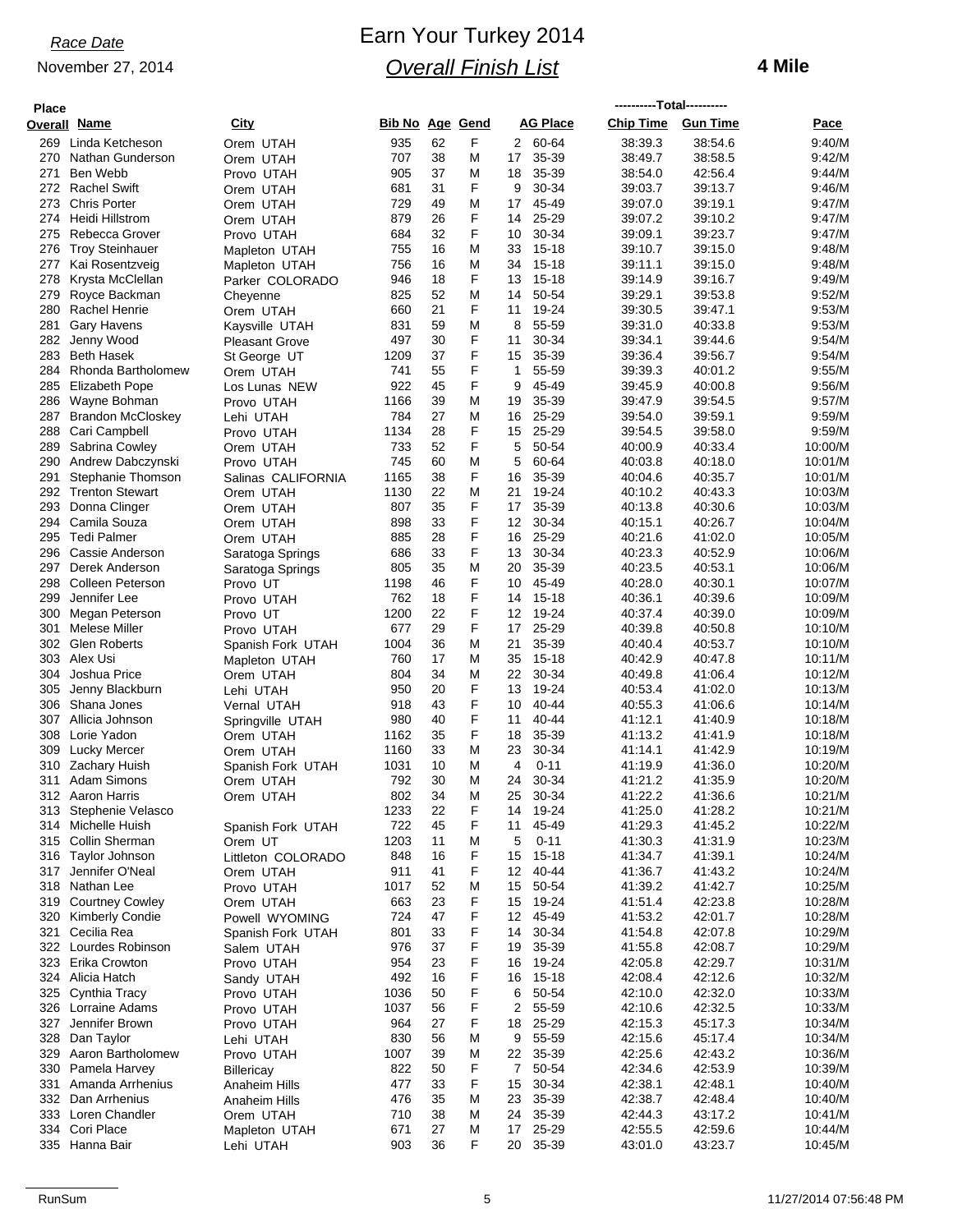November 27, 2014

## Earn Your Turkey 2014 *Overall Finish List*

| <b>Place</b>   |                                              |                                |                        |          |        |                |                    | ----------Total---------- |                    |                    |
|----------------|----------------------------------------------|--------------------------------|------------------------|----------|--------|----------------|--------------------|---------------------------|--------------------|--------------------|
| <b>Overall</b> | <u>Name</u>                                  | City                           | <b>Bib No Age Gend</b> |          |        |                | <b>AG Place</b>    | <b>Chip Time</b>          | <b>Gun Time</b>    | Pace               |
|                | 336 Allie Draper                             | Mapleton UTAH                  | 675                    | 28       | F      |                | 19 25-29           | 43:01.1                   | 43:05.2            | 10:45/M            |
|                | 337 Lyle Hippen                              | Monroe LOUISIANA               | 726                    | 47       | M      | 18             | 45-49              | 43:04.4                   | 43:24.5            | 10:46/M            |
| 338            | Megan Hazelet                                |                                | 1192                   | 16       | F      | 17             | $15 - 18$          | 43:06.4                   | 43:17.6            | 10:47/M            |
| 339<br>340     | <b>Heather Olsen</b><br>Virginia Mitchell    | Provo UTAH                     | 893<br>932             | 31<br>56 | F<br>F | 16<br>3        | 30-34<br>55-59     | 43:10.2                   | 44:08.5<br>44:08.4 | 10:48/M<br>10:49/M |
| 341            | Kaden Backlund                               | Provo UTAH<br>Mapleton UTAH    | 836                    | 13       | M      | 11             | $12 - 14$          | 43:14.0<br>43:19.0        | 43:44.3            | 10:50/M            |
|                | 342 Nicholas Mitchell                        | Provo UTAH                     | 1154                   | 23       | M      | 22             | 19-24              | 43:24.2                   | 43:40.3            | 10:51/M            |
| 343            | <b>Hailey Rittenhouse</b>                    | Provo UTAH                     | 992                    | 23       | F      | 17             | 19-24              | 43:28.7                   | 43:46.1            | 10:52/M            |
|                | 344 Amy Bethers                              | Farmington UTAH                | 909                    | 39       | F      | 21             | 35-39              | 43:34.6                   | 43:49.9            | 10:54/M            |
|                | 345 Eric Kearns                              | Mapleton UTAH                  | 494                    | 15       | M      | 36             | $15 - 18$          | 43:35.1                   | 43:38.3            | 10:54/M            |
| 346            | Cindy Harris<br>347 Gabe Farley              | Orem UTAH                      | 1173<br>1145           | 58<br>11 | F<br>M | 4<br>6         | 55-59<br>$0 - 11$  | 43:41.1                   | 44:08.4<br>44:05.5 | 10:55/M<br>10:57/M |
| 348            | Kyle Farley                                  | Orem UTAH<br>Orem UTAH         | 1164                   | 38       | M      | 25             | 35-39              | 43:47.4<br>43:52.4        | 44:10.4            | 10:58/M            |
| 349            | <b>Brian Cowley</b>                          | Orem UTAH                      | 653                    | 17       | M      | 37             | $15 - 18$          | 43:54.5                   | 44:27.7            | 10:59/M            |
| 350            | Rebecca Graff                                | West Jordan UTAH               | 897                    | 32       | F      | 17             | 30-34              | 43.58.3                   | 44:18.8            | 11:00/M            |
| 351            | <b>Brandon Harris</b>                        | Santaquin UT                   | 1208                   | 14       | M      | 12             | $12 - 14$          | 44:12.5                   | 44:17.0            | 11:03/M            |
|                | 352 Joseph Harris                            | Los Alamos NEW                 | 1151                   | 16       | M      | 38             | $15 - 18$          | 44:13.0                   | 44:17.6            | 11:03/M            |
|                | 353 Carol Loucks                             | Provo UTAH                     | 744                    | 58       | F      | 5              | 55-59              | 44:17.3                   | 44:30.7            | 11:04/M            |
| 355            | 354 Ariel Hippen<br><b>Brylie Muhlestein</b> | Provo UTAH<br>Orem UTAH        | 656<br>959             | 18<br>24 | F<br>F | 18<br>18       | $15 - 18$<br>19-24 | 44:18.5<br>44:24.2        | 44:42.2<br>44:40.8 | 11:05/M<br>11:06/M |
|                | 356 Marlyn Galindo                           | Salt Lake City - Salt          | 902                    | 35       | F      | 22             | 35-39              | 44.26.6                   | 44:38.0            | 11:07/M            |
|                | 357 Cassie Mueller                           | Orem UTAH                      | 1156                   | 25       | F      | 20             | 25-29              | 44:29.6                   | 44:46.6            | 11:07/M            |
| 358            | <b>Brandon Clinger</b>                       | Orem UTAH                      | 1028                   | 39       | M      | 26             | 35-39              | 44:30.3                   | 44:46.7            | 11:08/M            |
| 359            | Angel Morrison                               | South Jordan UTAH              | 859                    | 19       | F      | 19             | 19-24              | 44:32.8                   | 44:47.9            | 11:08/M            |
|                | 360 Kristi Hoops                             | Orem UTAH                      | 900                    | 34       | F      | 18             | 30-34              | 44:34.3                   | 44:49.4            | 11:09/M            |
| 361            | <b>Will Ammons</b><br>362 Hilary Ammons      | Provo UTAH<br>Provo UTAH       | 837<br>869             | 13<br>22 | M<br>F | 13<br>20       | $12 - 14$<br>19-24 | 44:34.8<br>44:36.2        | 44:43.7<br>44:44.8 | 11:09/M<br>11:09/M |
| 363            | Jessica Martinez                             | Orem UTAH                      | 908                    | 39       | F      | 23             | 35-39              | 44.36.5                   | 45:03.9            | 11:09/M            |
|                | 364 Kristi Perez                             | Clawson UTAH                   | 968                    | 31       | F      | 19             | 30-34              | 44.37.3                   | 45:04.6            | 11:09/M            |
|                | 365 Sarah Porter                             | Orem UTAH                      | 862                    | 20       | F      | 21             | 19-24              | 44:40.8                   | 44:51.0            | 11:10/M            |
| 366            | Julie Porter                                 | Orem UTAH                      | 725                    | 47       | F      | 13             | 45-49              | 44:41.0                   | 44:51.2            | 11:10/M            |
| 367            | Jacob Harrison                               | Provo UTAH                     | 939                    | 12       | M      | 14             | 12-14              | 44:47.2                   | 44:55.3            | 11:12/M            |
| 368<br>369     | Barbara Higinbotham<br>Lincoln Stanley       | Orem UTAH                      | 1140<br>938            | 52<br>11 | F<br>M | 8<br>7         | 50-54<br>$0 - 11$  | 44:53.7<br>45:12.5        | 45:10.8<br>45:23.1 | 11:13/M<br>11:18/M |
|                | 370 Carol Parcell                            | Orem UTAH<br>Provo UTAH        | 829                    | 55       | F      | 6              | 55-59              | 45:16.3                   | 47:40.8            | 11:19/M            |
| 371            | <b>Haley Chatwin</b>                         | Lindon, UT                     | 1194                   | 17       | F      | 19             | $15 - 18$          | 45:44.2                   | 45:59.9            | 11:26/M            |
|                | 372 Maia Bjarnson                            | Provo UTAH                     | 839                    | 15       | F      | 20             | $15 - 18$          | 45:45.7                   | 45:56.7            | 11:26/M            |
|                | 373 Renae Kirby                              | Provo UTAH                     | 904                    | 36       | F      | 24             | 35-39              | 45:48.7                   | 45:59.3            | 11:27/M            |
| 374            | David Hancock                                | Orem UTAH                      | 720                    | 44       | M      | 13             | 40-44              | 45:58.8                   | 53:17.6            | 11:30/M            |
|                | 375 Amanda Roberts                           | Spanish Fork UTAH              | 973<br>788             | 35<br>28 | F<br>F | 25<br>21       | 35-39<br>25-29     | 46:08.1<br>46:20.4        | 46:21.2<br>46:28.4 | 11:32/M<br>11:35/M |
| 377            | 376 Kylee Petersen<br>Angela Smith           | Othello<br>Orem UTAH           | 806                    | 35       | F      | 26             | 35-39              | 46:20.5                   | 46:28.1            | 11:35/M            |
|                | 378 Rachel Huntsman                          | Provo UTAH                     | 1153                   | 17       | F      | 21             | 15-18              | 46:22.8                   | 46:44.9            | 11:36/M            |
|                | 379 Kaye Blackburn                           | Lehi UIAH                      | 814                    | 43       | F      | 13             | 40-44              | 46:26.7                   | 46:38.2            | 11:37/M            |
|                | 380 Amy Routt                                | Conway ARKANSAS                | 715                    | 41       | F      | 14             | 40-44              | 46:27.6                   | 46:41.7            | 11:37/M            |
|                | 381 Taylor Routt                             | Orem UTAH                      | 858                    | 19       | F      | 22             | 19-24              | 46:27.7                   | 46:41.9            | 11:37/M            |
|                | 382 Mario Castillo                           | Lindon UTAH                    | 490                    | 27       | M      | 18             | 25-29              | 46:28.2                   | 46:33.2            | 11:37/M            |
|                | 383 Iris Rivera<br>384 Jon Rasmussen         | Lindon UTAH<br>Kaysville UTAH  | 491<br>1001            | 27<br>34 | F<br>M | 22<br>26       | 25-29<br>30-34     | 46:28.9<br>46:33.5        | 46:33.6<br>47:32.5 | 11:37/M<br>11:38/M |
|                | 385 David Wakefield                          | Orem UTAH                      | 1142                   | 61       | M      | 6              | 60-64              | 46:38.8                   | 47:02.2            | 11:40/M            |
|                | 386 Melissa Havens                           | Kaysville UTAH                 | 888                    | 28       | F      | 23             | 25-29              | 46:42.0                   | 47:39.5            | 11:41/M            |
|                | 387 Taeya Willardson                         | Gillette WYOMING               | 1148                   | 15       | F      | 22             | $15-18$            | 46:46.0                   | 47:21.3            | 11:42/M            |
|                | 388 Megan Runnells                           | Orem UTAH                      | 659                    | 20       | F      | 23             | 19-24              | 46:50.3                   | 47:02.1            | 11:43/M            |
| 389            | Jami Rasmussen                               | Kaysville UTAH                 | 972                    | 34       | F      | 20             | 30-34              | 46:53.2                   | 47:52.4            | 11:43/M            |
| 391            | 390 Stephanie Echols<br><b>Tyler Echols</b>  | Payson UTAH                    | 768<br>994             | 21<br>24 | F<br>M | 24<br>23       | 19-24<br>19-24     | 46:54.6<br>46:54.9        | 47:27.8<br>47:28.4 | 11:44/M<br>11:44/M |
|                | 392 Brittany Powell                          | Payson UTAH<br>Orem UTAH       | 1034                   | 25       | F      | 24             | 25-29              | 46:55.2                   | 47:16.7            | 11:44/M            |
|                | 393 Eli Willardson                           | Gillette WYOMING               | 1147                   | 13       | M      | 15             | $12 - 14$          | 47:02.3                   | 47:22.5            | 11:46/M            |
|                | 394 Sherwood Cook                            | Las Vegas NEVADA               | 488                    | 60       | M      | $\overline{7}$ | 60-64              | 47:06.1                   | 47:29.5            | 11:47/M            |
|                | 395 Lynette Cook                             | Las Vegas NEVADA               | 489                    | 57       | F      | 7              | 55-59              | 47:06.4                   | 47:29.4            | 11:47/M            |
|                | 396 Stacy Henrie                             | Orem UTAH                      | 962                    | 25       | F      | 25             | 25-29              | 47:13.6                   | 47:19.3            | 11:48/M            |
|                | 397 Amy Palmer                               | <b>Bonney Lake</b>             | 979                    | 39       | F      | 27             | 35-39              | 47:27.0                   | 47:36.3            | 11:52/M            |
|                | 398 Michael Pierce<br>399 Rebekah Pierce     | Provo UTAH                     | 887<br>863             | 28<br>20 | M<br>F | 19<br>25       | 25-29<br>19-24     | 47:32.9<br>47:33.0        | 47:58.2<br>47:58.3 | 11:53/M<br>11:53/M |
|                | 400 Rena Lesue-Smithey                       | Provo UTAH<br>Springville UTAH | 685                    | 33       | F      | 21             | 30-34              | 47:33.8                   | 47:39.1            | 11:53/M            |
|                | 401 Tracey Bjarnson                          | Provo UTAH                     | 719                    | 44       | F      | 15             | 40-44              | 47:37.5                   | 47:48.8            | 11:54/M            |
|                | 402 Laurel Craig                             | Salt Lake City UTAH            | 470                    | 37       | F      |                | 28 35-39           | 47:44.8                   | 47:46.6            | 11:56/M            |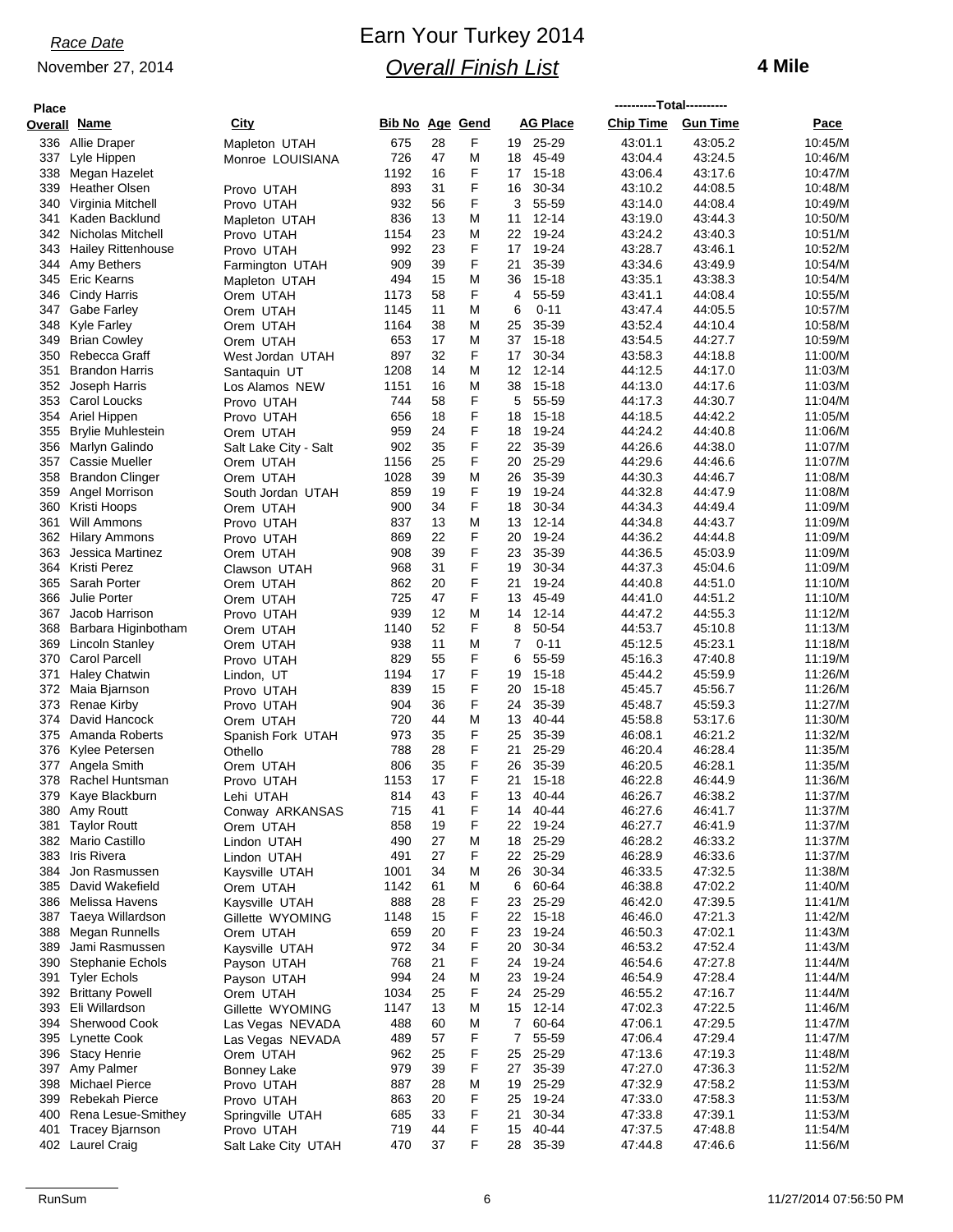November 27, 2014

## Earn Your Turkey 2014 *Overall Finish List*

| <b>Place</b> |                                          |                     |                        |          |        |                         |                    | ----------Total---------- |                        |                    |
|--------------|------------------------------------------|---------------------|------------------------|----------|--------|-------------------------|--------------------|---------------------------|------------------------|--------------------|
|              | <b>Overall Name</b>                      | City                | <b>Bib No Age Gend</b> |          |        |                         | <b>AG Place</b>    | Chip Time Gun Time        |                        | Pace               |
|              | 403 Angela Sabin                         | Escondido           | 999                    | 28       | F      | 26                      | 25-29              | 48:19.9                   | 48:33.7                | 12:05/M            |
|              | 404 Celeste Moos                         | Spanish Fork UTAH   | 892                    | 31       | F      | 22                      | 30-34              | 48:20.0                   | 48.33.9                | 12:05/M            |
|              | 405 Kristin Stanley                      | Orem UTAH           | 914                    | 42       | F      | 16                      | 40-44              | 48:31.3                   | 48.43.0                | 12:08/M            |
|              | 406 Seth Craig                           | Salt Lake City UTAH | 471                    | 32       | M      | 27                      | 30-34              | 48:50.3                   | 48:51.1                | 12:13/M            |
| 407          | Jim Hippen                               | Salt Lake City UTAH | 1025                   | 70       | M      | 2                       | 70-74              | 48:52.2                   | 49:11.5                | 12:13/M            |
| 408          | Lizzy Bean                               | Orem UTAH           | 667                    | 25       | F      | 27                      | 25-29              | 49:02.7                   | 49:18.1                | 12:16/M            |
| 409          | Fairlie Kinnecom                         | Sandy UTAH          | 986                    | 63       | F      | 3                       | 60-64              | 49:20.5                   | 49:37.5                | 12:20/M            |
|              | 410 Amy Hansen                           | Orem UT             | 1224                   | 34       | F      | 23                      | 30-34              | 49:22.1                   | 49:32.9                | 12:21/M            |
| 411          | Steven Mitsuda                           | Provo UTAH          | 668                    | 25       | M      | 20                      | 25-29              | 49:35.1                   | 49:59.1                | 12:24/M            |
|              | 412 Moriah Mitsuda                       | Provo UTAH          | 661                    | 21       | F      | 26                      | 19-24              | 49:46.3                   | 50:10.0                | 12:27/M            |
| 413          | <b>Thomas Chock</b>                      | Provo UTAH          | 1008                   | 40       | M      | 14                      | 40-44              | 49:58.7                   | 50:06.6                | 12:30/M            |
|              | 414 Jenni Peterson                       | Orem UTAH           | 674                    | 28       | F      | 28                      | 25-29              | 50:09.7                   | 50:26.0                | 12:32/M            |
| 415          | Michelle Knowlden                        | Spanish Fork UTAH   | 799                    | 32       | F      | 24                      | 30-34              | 50:10.0                   | 50:26.2                | 12:33/M            |
|              | 416 Angie Irion                          | Provo UTAH          | 493                    | 29       | F      | 29                      | 25-29              | 50:40.2                   | 51:02.7                | 12:40/M            |
|              | 417 Mary Davies                          | Orem UTAH           | 921                    | 45       | F      | 14                      | 45-49              | 50:53.6                   | 51:31.0                | 12:43/M            |
| 418          | Seth Higley                              | Provo UTAH          | 641                    | 12       | M      | 16                      | $12 - 14$          | 51:15.1                   | 51:18.2                | 12:49/M            |
| 419          | Ladonna Backman                          | Cheyenne            | 821                    | 49       | F      | 15                      | 45-49              | 51:16.1                   | 53:27.9                | 12:49/M            |
|              | 420 Robert McClellan                     | Killdeen NORTH      | 1029                   | 52       | M      | 16                      | 50-54              | 51:35.1                   | 51:36.9                | 12:54/M            |
| 421          | Elisabeth Stanley                        | Orem UTAH           | 643                    | 14       | F      | $\overline{\mathbf{4}}$ | $12 - 14$          | 51:42.1                   | 51:52.8                | 12:56/M            |
|              | 422 Mckenna Tangren                      | Orem UTAH           | 843                    | 16       | F      | 23                      | $15 - 18$          | 51:50.1                   | 52:08.7                | 12:58/M            |
|              | 423 David McClellan                      | Provo UTAH          | 778                    | 25       | M      | 21                      | 25-29              | 51:59.5                   | 52:01.9                | 13:00/M            |
|              | 424 Galiimaa McClellan                   | Provo UTAH          | 870                    | 23       | F      | 27                      | 19-24              | 52:00.0                   | 52:02.1                | 13:00/M            |
| 425          | Jen Welch                                | Orem UTAH           | 676                    | 28       | F      | 30                      | 25-29              | 52:03.9                   | 52:13.7                | 13:01/M            |
| 426          | <b>Kristina Moore</b>                    | Provo UTAH          | 769                    | 22       | F      | 28                      | 19-24              | 52:05.2                   | 52:09.8                | 13:01/M            |
|              | 427 Kate Backman                         | Cheyenne            | 851                    | 17       | F      | 24                      | $15 - 18$          | 52:24.3                   | 52:49.1                | 13:06/M            |
| 428          | Debra Allred                             | Provo UTAH          | 810                    | 40       | F      | 17                      | 40-44              | 53:18.8                   | 53:36.0                | 13:20/M            |
|              | 429 Ellen Mitchell                       | Provo UTAH          | 988                    | 76       | F      | 1                       | 75-99              | 53:42.0                   | 53:42.0                | 13:26/M            |
| 430          | Joyce Havens                             | Kaysville UTAH      | 934                    | 60       | F      | 4                       | 60-64              | 53:45.9                   | 54:48.4                | 13:26/M            |
| 431          | Ericka Terry                             | Payson UTAH         | 881                    | 26       | F      | 31                      | 25-29              | 53:55.0                   | 54:09.7                | 13:29/M            |
|              | 432 Elaine Huntsman                      | Provo UTAH          | 1171                   | 47       | F      | 16                      | 45-49              | 56:01.4                   | 56:31.1                | 14:00/M            |
|              | 433 Bill Haines                          | Mapleton UTAH       | 1024                   | 63       | M      | 8                       | 60-64              | 56:26.7                   | 56.51.9                | 14:07/M            |
|              | 434 Kyra McClellan                       | Provo UTAH          | 953                    | 21       | F      | 29                      | 19-24              | 56:37.8                   | 56:40.0                | 14:09/M            |
| 435          | Diane Hoffman                            | Lehi UTAH           | 828                    | 54       | F      | 9                       | 50-54              | 56:50.5                   | 56:57.4                | 14:13/M            |
|              | 436 Kristina Hancock                     | Orem UTAH           | 711                    | 40       | F      | 18                      | 40-44              | 57:00.8                   | 57:27.8                | 14:15/M            |
| 437          | Mike Watson                              | Salem UTAH          | 1022                   | 56       | M      | 10                      | 55-59              | 57:55.9                   | 58:08.6                | 14:29/M            |
| 438          | Jen Watson                               | Salem UTAH          | 1020                   | 53       | F      | 10                      | 50-54              | 57:56.1                   | 58:08.8                | 14:29/M            |
| 439          | <b>Lindsey Walton</b>                    | Orem UTAH           | 845                    | 16       | F<br>F | 25                      | $15 - 18$<br>40-44 | 58:00.6                   | 59:05.6                | 14:30/M            |
| 440          | Marnie Walton                            | Orem UTAH           | 913                    | 41       |        | 19                      |                    | 58:06.1                   | 59:10.6                | 14:32/M            |
| 441          | <b>Bracken Robison</b>                   | Orem UTAH           | 1158                   | 29       | M<br>F | 22                      | 25-29<br>25-29     | 58:11.8                   | 58:30.6                | 14:33/M            |
|              | 442 Marissa Farley                       | Orem UTAH           | 1159                   | 29<br>41 | F      | 32<br>20                | 40-44              | 58:12.2<br>59:25.0        | 58:31.2<br>59.51.8     | 14:33/M<br>14:51/M |
| 443<br>444   | Tonia Backlund                           | Mapleton UTAH       | 1010                   | 28       | F      | 33                      | 25-29              |                           |                        |                    |
| 445          | Amber Johansen                           | Midland TEXAS       | 884<br>1175            | 84       | M      | $\overline{2}$          | 75-99              | 59:25.5<br>59:35.0        | 59:51.3<br>1:00:02.4   | 14:51/M<br>14:54/M |
|              | <b>Marlow Billingsley</b>                | Orem UTAH           |                        | 41       | M      | 15                      | 40-44              |                           |                        | 15:20/M            |
| 446          | <b>Tim Stanley</b><br>447 Samuel Stanley | Orem UTAH           | 712<br>1030            | 9        | M      | 8                       | $0 - 11$           | 1:01:18.0                 | 1:01:29.7<br>1:01:29.7 | 15:20/M            |
| 448          | Chelsey Lee                              | Orem UTAH           | 955                    | 23       | F      | 30                      | 19-24              | 1:01:19.1<br>1.06.17.8    | 1.06.44.5              | 16:34/M            |
| 449          | Danielle Haines                          | Spanish Fork UTAH   | 791                    | 30       | F      | 25                      | 30-34              | 1:06:18.2                 | 1:06:44.7              | 16:35/M            |
| 450          | <b>Maxx Stewart</b>                      | Spring Hill         | 996                    | 25       | M      | 23                      | 25-29              | 1:18:21.9                 | 1:18:38.5              | 19:35/M            |
| 451          | <b>Kathleen Eccles</b>                   | Alpine UTAH         | 785                    | 27       | F      | 34                      | 25-29              | 1:18:38.0                 | 1:18:38.0              | 19:40/M            |
|              |                                          | Sandy UTAH          |                        |          |        |                         |                    |                           |                        |                    |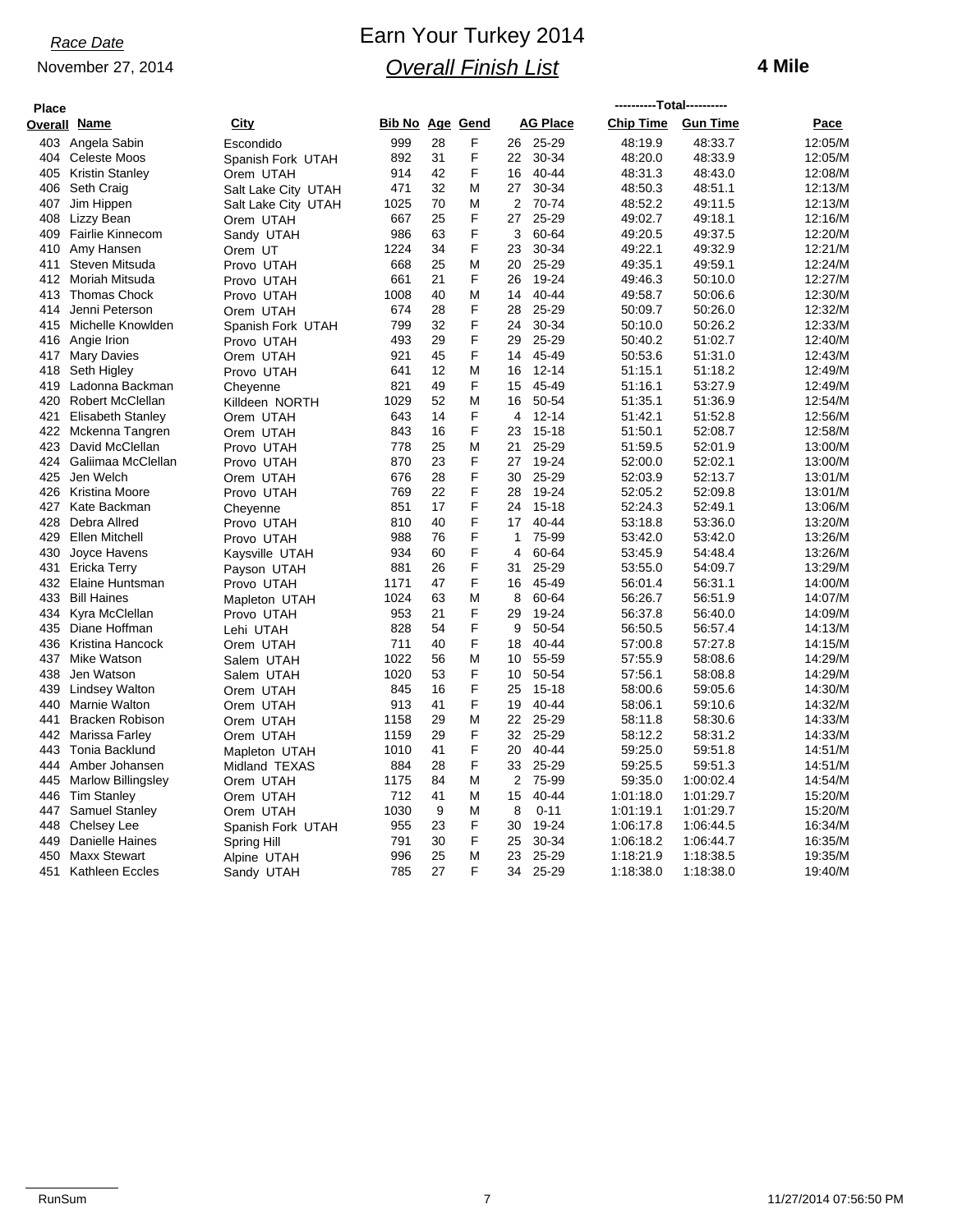November 27, 2014

## Earn Your Turkey 2014 *Overall Finish List*

### **Walk/Jog**

| <b>Place</b> |                                       |                                |                        |          |        |                |                     | ----------Total---------- |                    |                    |
|--------------|---------------------------------------|--------------------------------|------------------------|----------|--------|----------------|---------------------|---------------------------|--------------------|--------------------|
|              | Overall Name                          | City                           | <b>Bib No Age Gend</b> |          |        |                | <b>AG Place</b>     | <b>Chip Time</b>          | <b>Gun Time</b>    | Pace               |
| 1            | <b>Tiffany Beutler</b>                | Orem UTAH                      | 481                    | 26       | F      | 1.             | Female              | 17:38.9                   | 17:38.9            | 8:49/M             |
| 2            | Jennifer Elmer                        | Provo UT                       | 1211                   | 11       | F      | 2              | Female              | 20:42.6                   | 20:42.9            | 10:21/M            |
| 3            | Jodi Blackburn                        | Provo UTAH                     | 600                    | 53       | F      | 3              | Female              | 20:57.7                   | 20:57.7            | 10:29/M            |
| 4            | Rachel Blackburn                      | Provo UTAH                     | 611                    | 13       | F      | 4              | Female              | 20:58.1                   | 20:58.1            | 10:29/M            |
| 5            | Maizey Montague                       | Elkridge UT                    | 1216                   | 12       | F      | 5              | Female              | 21:02.9                   | 28:23.2            | 10:31/M            |
| 6<br>7       | <b>Cecily Scott</b><br>Sherri Riggs   |                                | 1218<br>574            | 13<br>21 | M<br>F | 1<br>6         | Male 0-99<br>Female | 21:04.1<br>23:17.0        | 28:23.1<br>23:17.0 | 10:32/M<br>11:39/M |
| 8            | Jamie Graver                          | Orem UTAH<br>Spanish Fork UTAH | 699                    | 36       | F      | $\overline{7}$ | Female              | 25:05.6                   | 25:07.4            | 12:33/M            |
| 9            | John Olson                            | Salt Lake City UTAH            | 636                    | 64       | M      | 2              | Male 0-99           | 26:34.8                   | 26:34.8            | 13:17/M            |
| 10           | Kyrsti Riggs                          | Orem UTAH                      | 575                    | 24       | F      | 8              | Female              | 26:40.2                   | 26:41.0            | 13:20/M            |
| 11           | Alyson Riggs                          | Orem UTAH                      | 572                    | 19       | F      | 9              | Female              | 26:40.8                   | 26:41.1            | 13:20/M            |
| 12           | Susan Riggs                           | Orem UTAH                      | 584                    | 54       | M      | 3              | Male 0-99           | 26:44.1                   | 26:44.4            | 13:22/M            |
| 13           | <b>Emily McKell</b>                   | Orem UTAH                      | 486                    | 38       | F      | 10             | Female              | 27:05.3                   | 27:05.7            | 13:33/M            |
| 14           | Nathan Barker                         | Provo UTAH                     | 632                    | 37       | Μ      | 4              | Male 0-99           | 27:13.1                   | 27:16.2            | 13:37/M            |
| 15<br>16     | Melissa Higley<br>Stephen Monson      | Provo UTAH                     | 616<br>610             | 36<br>12 | F<br>M | 11<br>5        | Female<br>Male 0-99 | 27:18.1<br>27:35.5        | 27:21.0<br>27:43.5 | 13:39/M<br>13:48/M |
| 17           | Jo-Anne Wood                          | Orem UTAH<br>Orem UTAH         | 496                    | 66       | F      | 12             | Female              | 29:28.9                   | 29:28.9            | 14:44/M            |
| 18           | Debra Dealba                          | Provo UTAH                     | 595                    | 28       | F      | 13             | Female              | 30:09.9                   | 37:14.6            | 15:05/M            |
| 19           | <b>Hillory Hippen</b>                 | Salt Lake City UTAH            | 624                    | 40       | F      | 14             | Female              | 30:10.5                   | 30:19.6            | 15:05/M            |
| 20           | Melissa Thompson                      | Eagle Mtn. UTAH                | 1125                   | 43       | F      | 15             | Female              | 30:18.6                   | 30:18.9            | 15:09/M            |
| 21           | Lindsey Smith                         | Orem UTAH                      | 622                    | 33       | F      | 16             | Female              | 30:35.1                   | 30:38.8            | 15:18/M            |
| 22           | <b>Katie Phillips</b>                 | Orem UTAH                      | 625                    | 44       | F      | 17             | Female              | 31:14.4                   | 31:14.4            | 15:37/M            |
| 23           | Lori May                              | Payson UTAH                    | 597                    | 50       | F      | 18             | Female              | 31:42.1                   | 31:47.7            | 15:51/M            |
| 24           | <b>Brennan Cecil</b>                  | Orem UTAH                      | 570                    | 13       | F      | 19             | Female              | 32:31.9                   | 32:35.3            | 16:16/M            |
| 25<br>26     | Ashlee Conterio                       | Orem UTAH                      | 581<br>602             | 45<br>59 | F<br>F | 20<br>21       | Female<br>Female    | 32:33.5                   | 32:35.1<br>32:56.1 | 16:17/M<br>16:27/M |
| 27           | Marj Eldard<br>Deeanne Higley         | Orem UTAH<br>Provo UTAH        | 618                    | 67       | F      | 22             | Female              | 32:54.0<br>32:57.5        | 33:00.8            | 16:29/M            |
| 28           | Kevin Higley                          | Provo UTAH                     | 634                    | 42       | M      | 6              | Male 0-99           | 32:57.9                   | 33:00.8            | 16:29/M            |
| 29           | Jaime Johnson                         | Provo UTAH                     | 579                    | 33       | F      | 23             | Female              | 33:07.3                   | 33:14.0            | 16:34/M            |
| 30           | Emma Tracy                            | Provo UTAH                     | 637                    | 14       | F      | 24             | Female              | 33:11.1                   | 33:16.8            | 16:36/M            |
| 31           | <b>Christine Adams</b>                | Orem UTAH                      | 582                    | 51       | F      | 25             | Female              | 33.24.1                   | 33:28.8            | 16:42/M            |
| 32           | Kellie Johnson                        | Orem UTAH                      | 617                    | 41       | F      | 26             | Female              | 34:20.6                   | 34:29.3            | 17:10/M            |
| 33           | Ellyn Johnson                         | Orem UTAH                      | 609                    | 63       | F      | 27             | Female              | 34:21.7                   | 34:28.9            | 17:11/M            |
| 34           | <b>Richard Adams</b>                  | Farmington UTAH                | 578                    | 29       | M      | 7              | Male 0-99           | 34:34.3                   | 34:34.9            | 17:17/M            |
| 35<br>36     | Mindy Adams<br>Emily Dabczynski       | Farmington UTAH                | 576<br>577             | 27<br>28 | F<br>F | 28<br>29       | Female<br>Female    | 34:34.5<br>34:48.3        | 34:34.7<br>34.51.1 | 17:17/M<br>17:24/M |
| 37           | Diane Dabczynski                      | Orem UTAH<br>Provo UTAH        | 587                    | 59       | F      | 30             | Female              | 34:48.6                   | 34:51.4            | 17:24/M            |
| 38           | <b>Emily Bartholomew</b>              | Orem UTAH                      | 500                    | 23       | F      | 31             | Female              | 34:50.8                   | 36:55.1            | 17:25/M            |
| 39           | Laura Felt                            | Lehi UTAH                      | 469                    | 27       | F      | 32             | Female              | 34:50.9                   | 36:55.1            | 17:25/M            |
| 40           | Nickelle Bartholomew                  | Orem UTAH                      | 499                    | 15       | F      | 33             | Female              | 34:51.3                   | 36:56.0            | 17:26/M            |
| 41           | Carrie Caskey                         | Orem UTAH                      | 585                    | 55       | F      | 34             | Female              | 35:14.8                   | 35:19.4            | 17:37/M            |
| 42           | Cindy Ivers                           | Orem UTAH                      | 588                    | 60       | F      | 35             | Female              | 35:15.3                   | 35:19.8            | 17:38/M            |
|              | 43 Sheryl Hazelet                     | Genola UTAH                    | 596                    | 47       | F      | 36             | Female              | 35:15.8                   | 35:21.1            | 17:38/M            |
| 44           | Rebecca Hazelet<br>Allen Caskey       | Genola UIAH                    | 591<br>583             | 13<br>52 | F      | 37<br>8        | Female              | 35:16.7<br>35:17.5        | 35:21.5<br>35:23.1 | 17:38/M<br>17:39/M |
| 45<br>46     | <b>Holly Monson</b>                   | Orem UTAH<br>Orem UTAH         | 633                    | 42       | M<br>F | 38             | Male 0-99<br>Female | 35:51.1                   | 38:01.7            | 17:56/M            |
| 47           | Paul Conterio                         | Orem UTAH                      | 586                    | 58       | M      | 9              | Male 0-99           | 36:47.6                   | 36:53.0            | 18:24/M            |
| 48           | Deeann Jennings                       | Orem UTAH                      | 589                    | 72       | F      | 39             | Female              | 36:48.3                   | 36:52.6            | 18:24/M            |
| 49           | <b>Sharon Nielsen</b>                 | Orem UTAH                      | 598                    | 50       | F      | 40             | Female              | 37:42.8                   | 37:42.8            | 18:51/M            |
| 50           | <b>Brooklin Fiscus</b>                | Orem UTAH                      | 605                    | 17       | F      | 41             | Female              | 37:43.2                   | 37:43.2            | 18:52/M            |
| 51           | Allison Monson                        | Orem UTAH                      | 606                    | 19       | F      | 42             | Female              | 37:50.8                   | 38:00.4            | 18:55/M            |
| 52           | Elaine Monson                         | Orem UTAH                      | 604                    | 15       | F      | 43             | Female              | 37:52.0                   | 38:01.2            | 18:56/M            |
| 53           | Justin Tangren                        | Orem UTAH                      | 621                    | 25       | M      | 10             | Male 0-99           | 38:20.3                   | 38:30.7            | 19:10/M            |
| 54<br>55     | Julie Tangren<br><b>Tyler Tangren</b> | Orem UTAH<br>Orem UTAH         | 608<br>626             | 32<br>51 | F<br>M | 44<br>11       | Female<br>Male 0-99 | 38:20.4<br>38:28.5        | 38:30.6<br>38:39.4 | 19:10/M<br>19:14/M |
| 56           | Hillary Murray                        | Layton UTAH                    | 615                    | 29       | F      | 45             | Female              | 38:53.9                   | 39:10.9            | 19:27/M            |
| 57           | Suzanne Webb                          | <b>Bremerton</b>               | 601                    | 58       | F      | 46             | Female              | 38:55.1                   | 39:12.5            | 19:28/M            |
| 58           | Paola Dealba Rodriguez                | Provo UTAH                     | 620                    | 24       | F      | 47             | Female              | 39:40.5                   | 47:04.7            | 19:50/M            |
| 59           | Kellen Dealba                         | Provo UTAH                     | 631                    | 32       | M      | 12             | Male 0-99           | 39:58.3                   | 47:03.2            | 19:59/M            |
| 60           | Sara Harris                           | Provo UTAH                     | 630                    | 26       | F      | 48             | Female              | 40:57.5                   | 41:46.8            | 20:29/M            |
| 61           | <b>Braden Sperry</b>                  | Provo UTAH                     | 593                    | 24       | M      | 13             | Male 0-99           | 40:58.3                   | 41:47.3            | 20:29/M            |
| 62           | Jennifer Sperry                       | Provo UTAH                     | 607                    | 21       | F      | 49             | Female              | 40:59.0                   | 41:47.4            | 20:30/M            |
| 63           | Dawn Miller                           | Mona UTAH                      | 599                    | 52       | F      | 50             | Female              | 48.54.9                   | 48:54.9            | 24:27/M            |
| 64<br>65     | Jeanette Brown<br>Victoria Price      | Mona UTAH<br>West Jordan UTAH  | 627<br>498             | 51<br>12 | F<br>F | 51<br>52       | Female<br>Female    | 48:55.8<br>53:44.7        | 48:55.8<br>53:44.7 | 24:28/M<br>26:52/M |
| 66           | Janelle Lysenko                       | Provo UTAH                     | 590                    | 77       | F      | 53             | Female              | 54:14.7                   | 59:07.6            | 27:07/M            |
|              |                                       |                                |                        |          |        |                |                     |                           |                    |                    |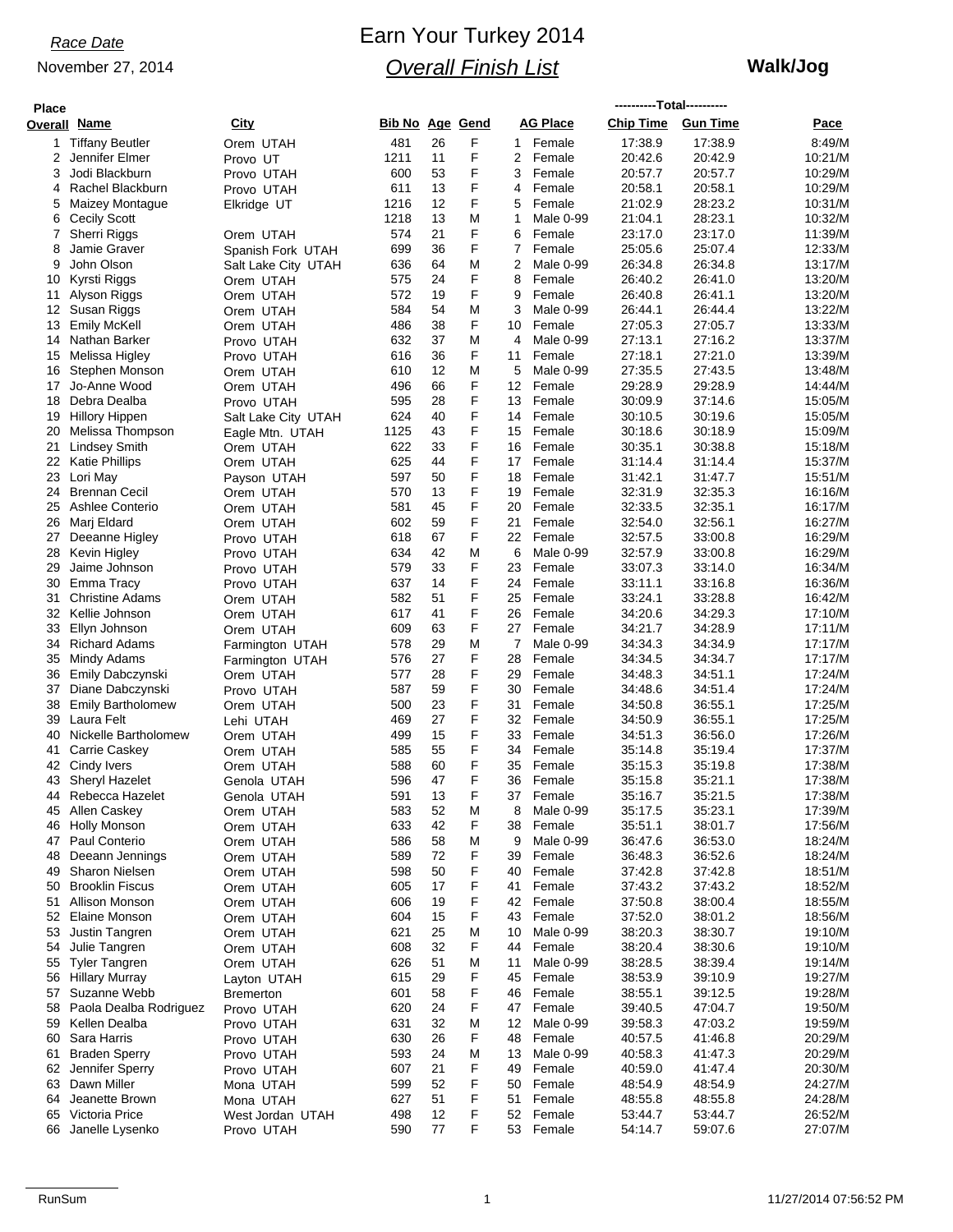### November 27, 2014

## Earn Your Turkey 2014 *Overall Finish List*

### **100 meter dash**

| <b>Place</b> |                  |                   |                 |               |   | ----------Total---------- |                 |                  |                 |             |  |  |  |
|--------------|------------------|-------------------|-----------------|---------------|---|---------------------------|-----------------|------------------|-----------------|-------------|--|--|--|
| Overall      | Name             | City              | Bib No Age Gend |               |   |                           | <b>AG Place</b> | <b>Chip Time</b> | <b>Gun Time</b> | <b>Pace</b> |  |  |  |
|              | Luke Hudson      | Saratoga Springs  | 1109            | 2             | м |                           | $0 - 2$         | 0.32.2           | 0.32.2          | 3:20/M      |  |  |  |
|              | 2 Stone Andrews  | Orem UTAH         | 1185            | 2             | м |                           | $2 \t 0-2$      | 0.39.0           | 0.39.0          | 4:04/M      |  |  |  |
|              | 3 Kathryn Graver | Spanish Fork UTAH | 1039            | 2             | F |                           | $0 - 2$         | 0.41.5           | 0:41.5          | 4:16/M      |  |  |  |
|              | 4 James Sorenson | Springville UTAH  | 1107            | 2             | м |                           | $3 \t 0-2$      | 0:44.7           | 0:44.7          | 4:35/M      |  |  |  |
|              | 5 Jace Jenson    | Eagle Mountain    | 1108            | 2             | м |                           | $40-2$          | 0.47.6           | 0.47.6          | 4:54/M      |  |  |  |
|              | 6 Matthew Pachev | Orem UTAH         | 1038            |               | м |                           | $5 \t 0-2$      | 0:48.1           | 0:48.1          | 5:00/M      |  |  |  |
|              | Edward Rea       | Spanish Fork UTAH | 1106            | $\mathcal{P}$ | м |                           | $60 - 2$        | 1:50.2           | 1:50.2          | 11:28/M     |  |  |  |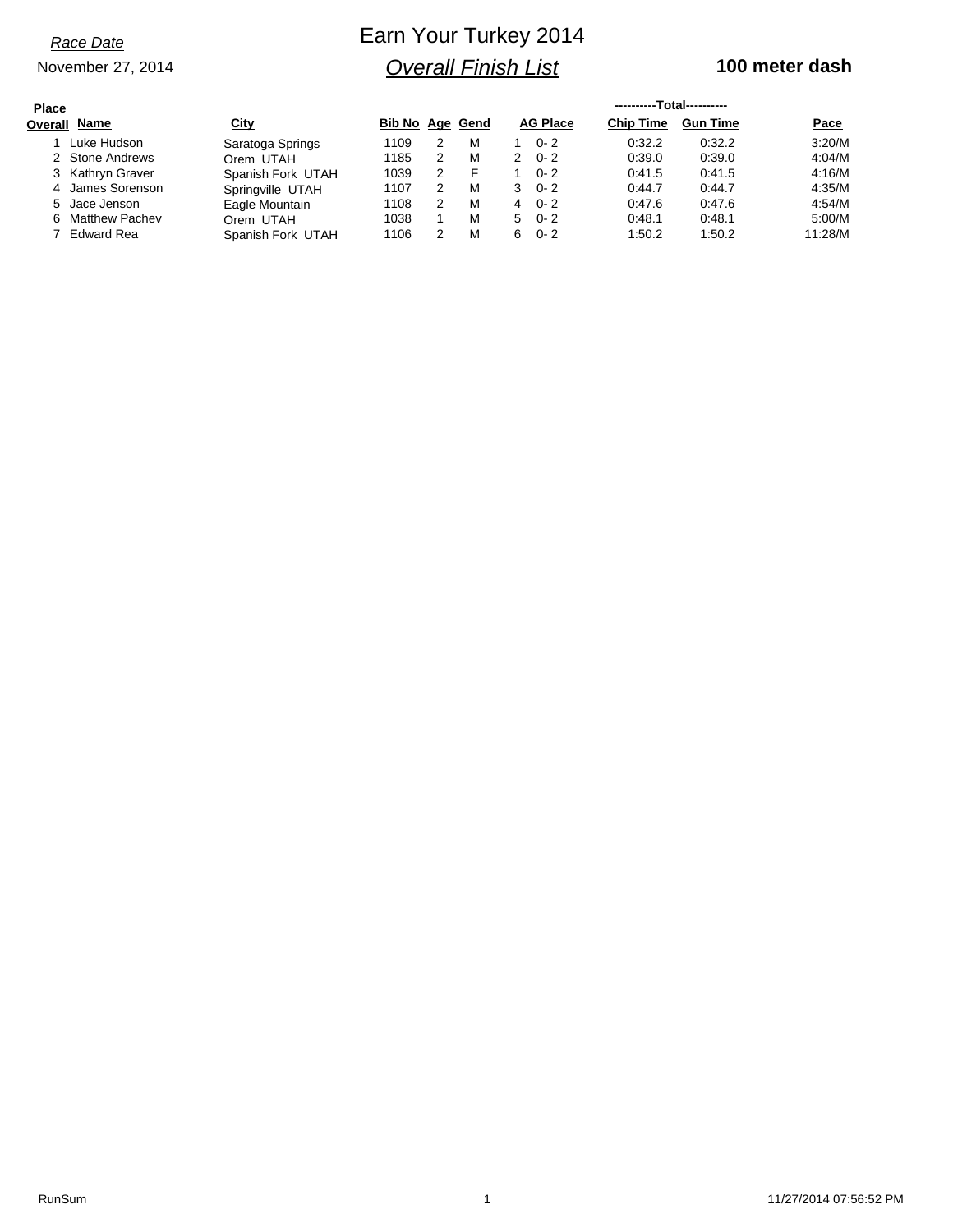November 27, 2014

## Earn Your Turkey 2014 *Overall Finish List*

### **1/4 Mile**

| Place   |                       |                    |                        |   |   |                |                 | ----------Total---------- |                 |         |  |  |  |
|---------|-----------------------|--------------------|------------------------|---|---|----------------|-----------------|---------------------------|-----------------|---------|--|--|--|
| Overall | Name                  | City               | <b>Bib No Age Gend</b> |   |   |                | <b>AG Place</b> | <b>Chip Time</b>          | <b>Gun Time</b> | Pace    |  |  |  |
|         | 1 Luke Baird          | Lehi UTAH          | 1116                   | 4 | M |                | $3 - 4$         | 2:07.1                    | 2:07.1          | 8:28/M  |  |  |  |
|         | <b>Stevie Pachev</b>  | Orem UTAH          | 1044                   | 4 | M | $\overline{2}$ | $3 - 4$         | 2:11.4                    | 2:11.4          | 8:44/M  |  |  |  |
|         | 3 Christian Sorenson  | Springville UTAH   | 1114                   | 4 | M | 3              | $3 - 4$         | 2:14.2                    | 2:14.2          | 8:56/M  |  |  |  |
|         | 4 Austin Hadley       | Provo UTAH         | 1042                   | 4 | M | 4              | $3 - 4$         | 2:17.7                    | 2:17.7          | 9:08/M  |  |  |  |
|         | 5 Zane Thompson       | Eagle Mtn. UTAH    | 1176                   | 4 | M | 5              | $3 - 4$         | 2.23.8                    | 2.23.8          | 9:32/M  |  |  |  |
| 6       | Lincoln Hodson        | <b>Great Falls</b> | 1041                   | 4 | M | 6              | $3 - 4$         | 2:34.4                    | 2:34.4          | 10:16/M |  |  |  |
|         | Grace Gardner         | Lehi UTAH          | 1186                   | 3 | F | 1              | $3 - 4$         | 2:39.0                    | 2:39.0          | 10:36/M |  |  |  |
| 8       | Jack Jenne            | Vineyard UTAH      | 1045                   | 4 | M | 7              | $3 - 4$         | 2:40.3                    | 2:40.3          | 10:40/M |  |  |  |
| 9       | Greyson Hirst         | Spanish Fork UT    | 1195                   | 3 | M | 8              | $3 - 4$         | 2:42.1                    | 2:42.1          | 10:48/M |  |  |  |
| 10      | Joshua Gunn           | Farmington UTAH    | 1046                   | 4 | M | 9              | $3 - 4$         | 2:42.9                    | 2:42.9          | 10:48/M |  |  |  |
| 11      | David Graver          | Spanish Fork UTAH  | 1040                   | 3 | M | 10             | $3 - 4$         | 2:49.3                    | 2:49.3          | 11:16/M |  |  |  |
| 12      | Amelie Rea            | Spanish Fork UTAH  | 1113                   | 4 | F | 2              | $3 - 4$         | 2:52.3                    | 2:52.3          | 11:28/M |  |  |  |
| 13      | Maggie Glahn          | Orem UTAH          | 1043                   | 4 | F | 3              | $3 - 4$         | 2:59.0                    | 2:59.0          | 11:56/M |  |  |  |
| 14      | Jaxon Petersen        | Othello            | 1115                   | 4 | M | 11             | $3 - 4$         | 3:14.0                    | 3.14.0          | 12:56/M |  |  |  |
| 15      | Aaron Blackburn       | Lehi UTAH          | 1110                   | 3 | M | 12             | $3 - 4$         | 3.14.3                    | 3.14.3          | 12:56/M |  |  |  |
| 16      | David Olsen           | Provo UTAH         | 638                    | 3 | M | 13             | $3 - 4$         | 3.21.9                    | 3.21.9          | 13:24/M |  |  |  |
| 17      | Colby Baird           | Lehi UTAH          | 1111                   | 3 | M | 14             | $3 - 4$         | 3.29.6                    | 3.29.6          | 13:56/M |  |  |  |
| 18      | <b>Ethan Copeland</b> |                    | 1242                   | 3 | M | 15             | $3 - 4$         | 3:50.9                    | 3:50.9          | 15:20/M |  |  |  |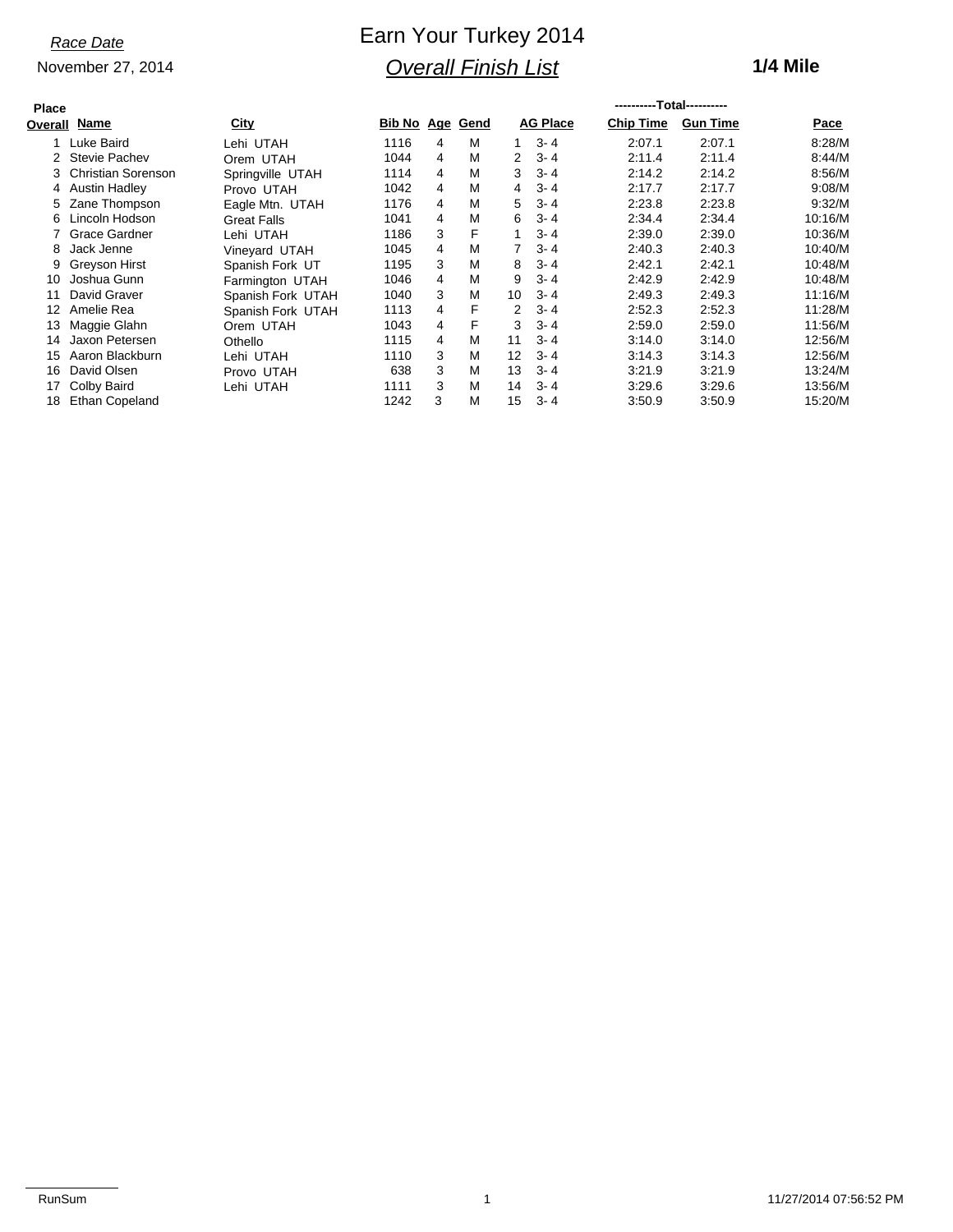November 27, 2014

## Earn Your Turkey 2014 *Overall Finish List*

### **1/2 Mile**

| <b>Place</b> |                          |                    |                        |                |   |                |                 | ----------Total---------- |                 |         |
|--------------|--------------------------|--------------------|------------------------|----------------|---|----------------|-----------------|---------------------------|-----------------|---------|
|              | Overall Name             | City               | <b>Bib No Age Gend</b> |                |   |                | <b>AG Place</b> | <b>Chip Time</b>          | <b>Gun Time</b> | Pace    |
| 1            | Jacob Pachev             | Orem UTAH          | 1055                   | 8              | M | 1              | $7 - 8$         | 2:51.5                    | 2:51.5          | 5:42/M  |
| 2            | Tommy Blackburn          | Lehi UTAH          | 1100                   | 8              | M | 2              | $7 - 8$         | 3:27.5                    | 3:27.5          | 6:54/M  |
| 3            | <b>William Pachev</b>    | Orem UTAH          | 1048                   | 6              | M | 1              | $5 - 6$         | 3:28.2                    | 3:28.2          | 6:56/M  |
| 4            | <b>Thatcher Thompson</b> | Eagle Mtn. UTAH    | 1179                   | 8              | М | 3              | $7 - 8$         | 3:33.2                    | 3:33.2          | 7:06/M  |
| 5            | Jett Gardner             | Lehi UTAH          | 1121                   | $\overline{7}$ | M | 4              | $7 - 8$         | 3:41.9                    | 3:41.9          | 7:22/M  |
| 6            | Mckay Felt               | Lehi UTAH          | 495                    | $\overline{7}$ | M | 5              | $7 - 8$         | 3:44.3                    | 3:44.3          | 7:28/M  |
| 7            | <b>Bree Clinger</b>      | Orem UTAH          | 1099                   | 8              | F | $\mathbf{1}$   | $7 - 8$         | 3:47.2                    | 3:47.2          | 7:34/M  |
| 8            | Max Hudson               | Saratoga Springs   | 1090                   | 6              | M | $\overline{2}$ | $5 - 6$         | 3:48.8                    | 3:48.8          | 7:36/M  |
| 9            | Christian Henrie         | Provo UTAH         | 1098                   | 8              | М | 6              | $7 - 8$         | 3:50.4                    | 3:50.4          | 7:40/M  |
| 10           | <b>Clark Thompson</b>    | Eagle Mtn. UTAH    | 1177                   | 6              | M | 3              | $5 - 6$         | 3:54.3                    | 3:54.3          | 7:48/M  |
| 11           | <b>Tyler Hansen</b>      | Orem UT            | 1221                   | 8              | M | $\overline{7}$ | $7 - 8$         | 3:55.0                    | 3:55.0          | 7:50/M  |
|              | 12 Autumn Blackburn      | Lehi UTAH          | 1095                   | 8              | F | 2              | $7 - 8$         | 3:55.3                    | 3:55.3          | 7:50/M  |
| 13           | <b>Russel Ellison</b>    | Reno NEVADA        | 1092                   | 6              | M | 4              | $5 - 6$         | 3:57.4                    | 3:57.4          | 7:54/M  |
| 14           | Joshua Anderson          | Saratoga Springs   | 1049                   | 6              | M | 5              | $5 - 6$         | 3:58.0                    | 3:58.0          | 7:56/M  |
| 15           | <b>Matthew Hancock</b>   | Orem UTAH          | 1053                   | 7              | М | 8              | $7 - 8$         | 4:01.0                    | 4:01.0          | 8:02/M  |
| 16           | Jack Gardner             | Lehi UTAH          | 1118                   | 5              | M | 6              | $5 - 6$         | 4:01.3                    | 4:01.3          | 8:02/M  |
| 17           | <b>Oliver Sorenson</b>   | Springville UTAH   | 1120                   | 6              | M | $\overline{7}$ | $5 - 6$         | 4:05.0                    | 4:05.0          | 8:10/M  |
| 18           | Nathan Hodson            | <b>Great Falls</b> | 1047                   | 6              | M | 8              | $5 - 6$         | 4:05.9                    | 4:05.9          | 8:10/M  |
| 19           | Daniel Glahn             | Orem UTAH          | 1051                   | $\overline{7}$ | M | 9              | $7 - 8$         | 4:07.2                    | 4:07.2          | 8:14/M  |
| 20           | Carter Jenne             | Vineyard UTAH      | 1052                   | $\overline{7}$ | M | 10             | $7 - 8$         | 4:07.6                    | 4:07.6          | 8:14/M  |
| 21           | Eliza Gunn               | Farmington UTAH    | 1054                   | $\overline{7}$ | F | 3              | $7 - 8$         | 4:08.4                    | 4:08.4          | 8:16/M  |
| 22           | <b>Preston Graver</b>    | Spanish Fork UTAH  | 1050                   | 6              | M | 9              | $5 - 6$         | 4:14.5                    | 4:14.5          | 8:28/M  |
| 23           | <b>Sydney Bair</b>       | Lehi UTAH          | 1124                   | 8              | F | $\overline{4}$ | $7 - 8$         | 4:19.6                    | 4:19.6          | 8:38/M  |
| 24           | <b>Austin Sherman</b>    | Orem UT            | 1205                   | $\overline{7}$ | M | 11             | $7 - 8$         | 4:30.1                    | 4:30.1          | 9:00/M  |
| 25           | <b>Esther Ellison</b>    | Reno NEVADA        | 1123                   | $\overline{7}$ | F | 5              | $7 - 8$         | 4:32.4                    | 4:32.4          | 9:04/M  |
| 26           | Diana Hancock            | Orem UTAH          | 1122                   | $\overline{7}$ | F | 6              | $7 - 8$         | 4:33.0                    | 4:33.0          | 9:06/M  |
| 27           | Lyndi Black              | Vista CALIFORNIA   | 1091                   | 6              | F | 1              | $5 - 6$         | 4:42.8                    | 4:42.8          | 9:24/M  |
| 28           | Isabelle Bramble         | Vineyard UTAH      | 1178                   | 6              | F | $\overline{2}$ | $5 - 6$         | 4:44.7                    | 4:44.7          | 9:28/M  |
| 29           | Benjamin Jenson          | Eagle Mountain     | 1089                   | 5              | M | 10             | $5 - 6$         | 4:46.7                    | 4:46.7          | 9:32/M  |
| 30           | <b>Preslee Perkins</b>   | Spanish Fork UT    | 1196                   | 7              | F | $\overline{7}$ | $7 - 8$         | 4:51.6                    | 4:51.6          | 9:42/M  |
| 31           | Lincoln Atwood           | Price UTAH         | 1119                   | 5              | M | 11             | $5 - 6$         | 5:22.3                    | 5:22.3          | 10:44/M |
| 32           | Avy Atwood               | Price UTAH         | 1094                   | $\overline{7}$ | F | 8              | $7 - 8$         | 5:22.8                    | 5:22.8          | 10:44/M |
| 33           | Dana Stiles              | Orem UTAH          | 1096                   | 8              | F | 9              | $7 - 8$         | 5:51.3                    | 5:51.3          | 11:42/M |
| 34           | <b>Brinley Stiles</b>    | Orem UTAH          | 1097                   | 8              | F | 10             | $7 - 8$         | 5:51.9                    | 5:51.9          | 11:42/M |
| 35           | Mia Kate Stiles          | Orem UTAH          | 1093                   | 7              | F | 11             | $7 - 8$         | 5:52.1                    | 5:52.1          | 11:44/M |
| 36           | Katya Page               | Orem UT            | 1225                   | 5              | F | 3              | $5 - 6$         | 6:31.6                    | 6:31.6          | 13:02/M |
| 37           | Kyle Ernst               | Hermiston OREGON   | 1056                   | 8              | M | 12             | $7 - 8$         | 17:16.2                   | 17:16.2         | 34:32/M |
| 38           | Lexi Hansen              | Orem UT            | 1222                   | 8              | F | 12             | $7 - 8$         | 17:24.7                   | 17:24.7         | 34:48/M |